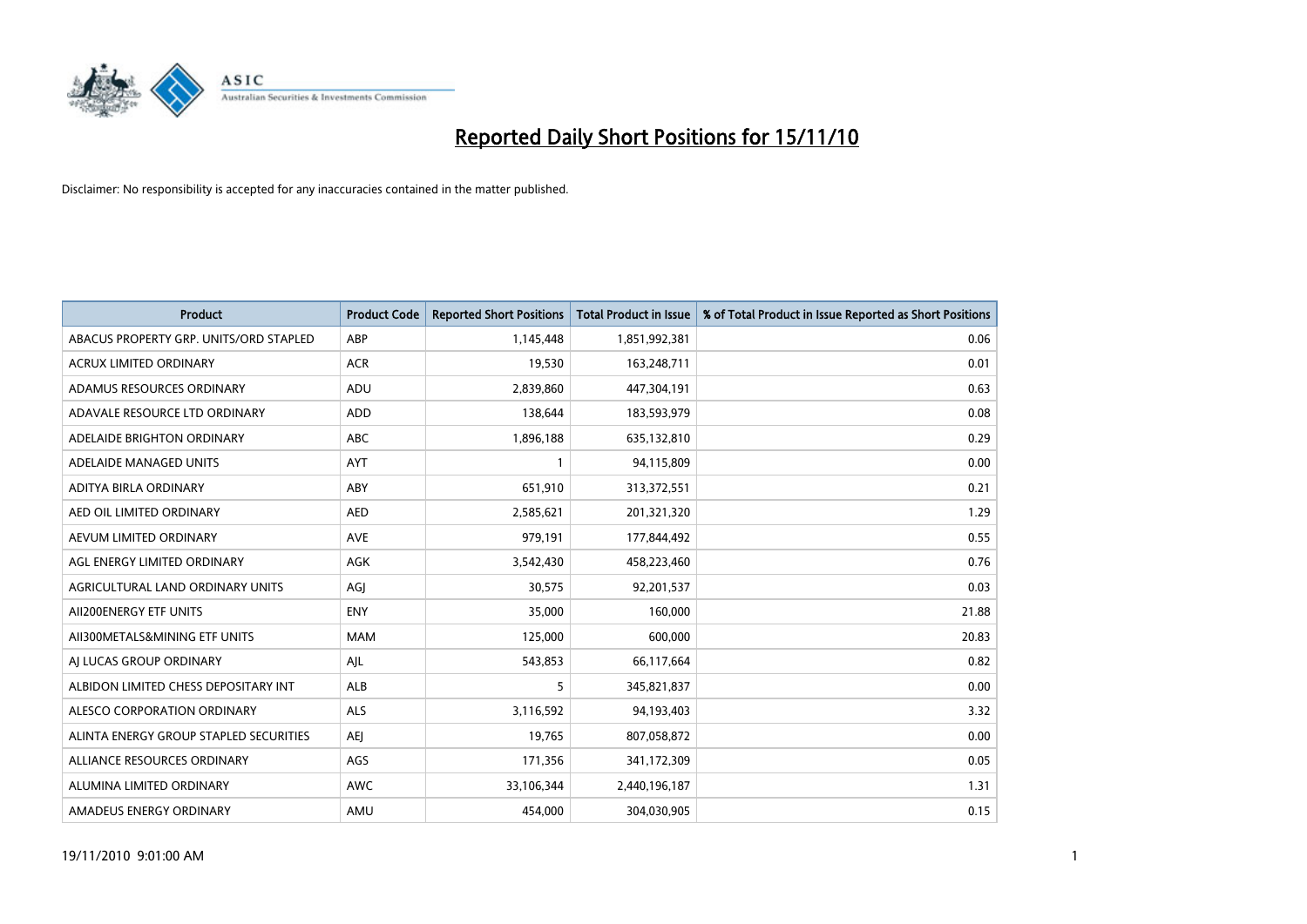

| <b>Product</b>                          | <b>Product Code</b> | <b>Reported Short Positions</b> | <b>Total Product in Issue</b> | % of Total Product in Issue Reported as Short Positions |
|-----------------------------------------|---------------------|---------------------------------|-------------------------------|---------------------------------------------------------|
| AMALGAMATED HOLDINGS ORDINARY           | AHD                 | 4                               | 157,396,607                   | 0.00                                                    |
| AMCOM TELECOMM, ORDINARY                | <b>AMM</b>          | 4,077,790                       | 716,812,103                   | 0.57                                                    |
| AMCOR LIMITED ORDINARY                  | <b>AMC</b>          | 3,168,974                       | 1,224,688,007                 | 0.24                                                    |
| AMP LIMITED ORDINARY                    | AMP                 | 19,730,014                      | 2,094,424,200                 | 0.90                                                    |
| AMPELLA MINING ORDINARY                 | <b>AMX</b>          | 28,097                          | 200,225,108                   | 0.01                                                    |
| ANDEAN RESOURCES LTD ORDINARY           | <b>AND</b>          | 1,063,630                       | 548,450,367                   | 0.19                                                    |
| ANSELL LIMITED ORDINARY                 | <b>ANN</b>          | 1,363,196                       | 132,986,402                   | 1.03                                                    |
| ANTARES ENERGY LTD ORDINARY             | AZZ                 | 118,654                         | 299,333,110                   | 0.04                                                    |
| ANZ BANKING GRP LTD ORDINARY            | ANZ                 | 5,784,913                       | 2,561,358,456                 | 0.21                                                    |
| APA GROUP STAPLED SECURITIES            | <b>APA</b>          | 3,012,072                       | 551,689,118                   | 0.55                                                    |
| APEX MINERALS NL ORDINARY               | <b>AXM</b>          | 885,146                         | 3,567,819,909                 | 0.02                                                    |
| APN EUROPEAN RETAIL UNITS STAPLED SEC.  | <b>AEZ</b>          | 11,832                          | 544,910,660                   | 0.00                                                    |
| APN NEWS & MEDIA ORDINARY               | <b>APN</b>          | 10,708,393                      | 606,084,019                   | 1.76                                                    |
| APOLLO GAS LIMITED ORDINARY             | <b>AZO</b>          | 374,650                         | 90,400,136                    | 0.41                                                    |
| AQUARIUS PLATINUM. ORDINARY             | <b>AOP</b>          | 3,775,311                       | 463,231,008                   | 0.81                                                    |
| AQUILA RESOURCES ORDINARY               | <b>AQA</b>          | 1,046,535                       | 322,862,186                   | 0.31                                                    |
| ARAFURA RESOURCE LTD ORDINARY           | <b>ARU</b>          | 3,081,074                       | 334,995,342                   | 0.91                                                    |
| ARDENT LEISURE GROUP STAPLED SECURITIES | AAD                 | 1,349,003                       | 312,836,274                   | 0.42                                                    |
| ARISTOCRAT LEISURE ORDINARY             | ALL                 | 29,478,565                      | 533,983,910                   | 5.50                                                    |
| ASCIANO LIMITED DEFERRED SETTLEMENT     | <b>AIODA</b>        | 18,687,407                      | 2,926,103,883                 | 0.64                                                    |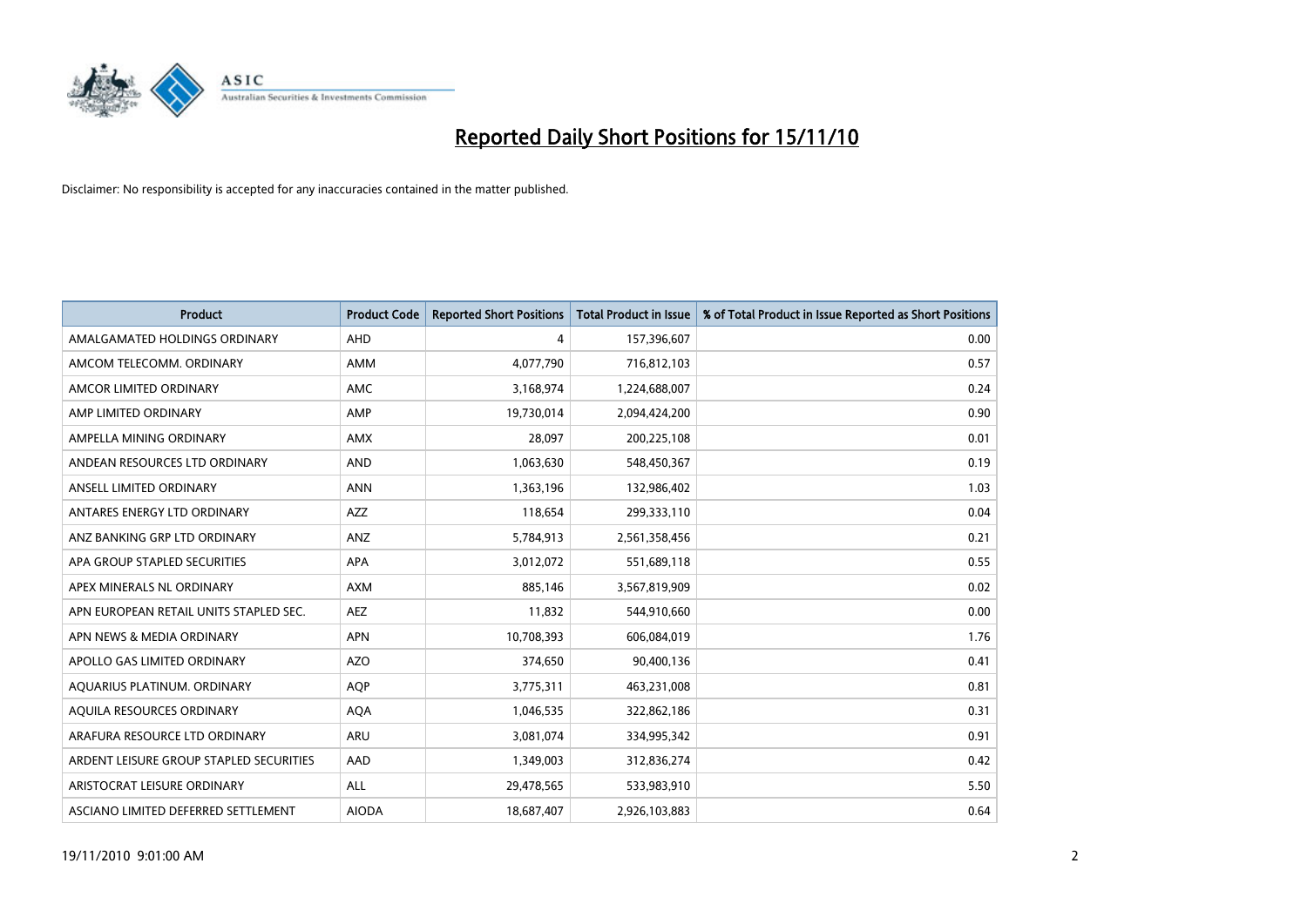

| <b>Product</b>                          | <b>Product Code</b> | <b>Reported Short Positions</b> | Total Product in Issue | % of Total Product in Issue Reported as Short Positions |
|-----------------------------------------|---------------------|---------------------------------|------------------------|---------------------------------------------------------|
| ASG GROUP LIMITED ORDINARY              | ASZ                 | 9,200                           | 156,064,384            | 0.00                                                    |
| ASPEN GROUP ORD/UNITS STAPLED           | <b>APZ</b>          | 1,114,448                       | 583,934,711            | 0.18                                                    |
| ASTRO JAP PROP GROUP STAPLED SECURITIES | AJA                 | 299,285                         | 508,212,161            | 0.06                                                    |
| ASX LIMITED ORDINARY                    | ASX                 | 1,114,348                       | 175,136,729            | 0.64                                                    |
| ATLANTIC LIMITED ORDINARY               | ATI                 | 153,579                         | 107,736,666            | 0.14                                                    |
| ATLAS IRON LIMITED ORDINARY             | <b>AGO</b>          | 7,696,848                       | 546,157,119            | 1.41                                                    |
| AUCKLAND INTERNATION ORDINARY           | <b>AIA</b>          | 54                              | 1,317,998,787          | 0.00                                                    |
| <b>AURORA OIL &amp; GAS ORDINARY</b>    | <b>AUT</b>          | 265,099                         | 318,365,342            | 0.08                                                    |
| AUSDRILL LIMITED ORDINARY               | <b>ASL</b>          | 60,378                          | 262,467,242            | 0.02                                                    |
| AUSENCO LIMITED ORDINARY                | AAX                 | 4,551,433                       | 122,427,576            | 3.71                                                    |
| AUSTAL LIMITED ORDINARY                 | ASB                 | 196,476                         | 188,069,638            | 0.09                                                    |
| AUSTAR UNITED ORDINARY                  | <b>AUN</b>          | 14,462,166                      | 1,271,329,063          | 1.13                                                    |
| <b>AUSTBROKERS HOLDINGS ORDINARY</b>    | <b>AUB</b>          | $\overline{2}$                  | 54,339,433             | 0.00                                                    |
| AUSTEREO GROUP LTD. ORDINARY            | <b>AEO</b>          | 30,062                          | 344,783,708            | 0.01                                                    |
| AUSTIN ENGINEERING ORDINARY             | ANG                 | 9,566                           | 71,364,403             | 0.01                                                    |
| <b>AUSTRALAND ASSETS ASSETS</b>         | <b>AAZPB</b>        | 1,168                           | 2,750,000              | 0.04                                                    |
| AUSTRALAND PROPERTY STAPLED SECURITY    | <b>ALZ</b>          | 263,253                         | 576,837,197            | 0.04                                                    |
| AUSTRALIAN AGRICULT. ORDINARY           | AAC                 | 4,540,277                       | 264,264,459            | 1.71                                                    |
| <b>AUSTRALIAN EDUCATION UNITS</b>       | <b>AEU</b>          | 625,000                         | 134,973,383            | 0.46                                                    |
| AUSTRALIAN INFRASTR, UNITS/ORDINARY     | <b>AIX</b>          | 176,116                         | 620,733,944            | 0.02                                                    |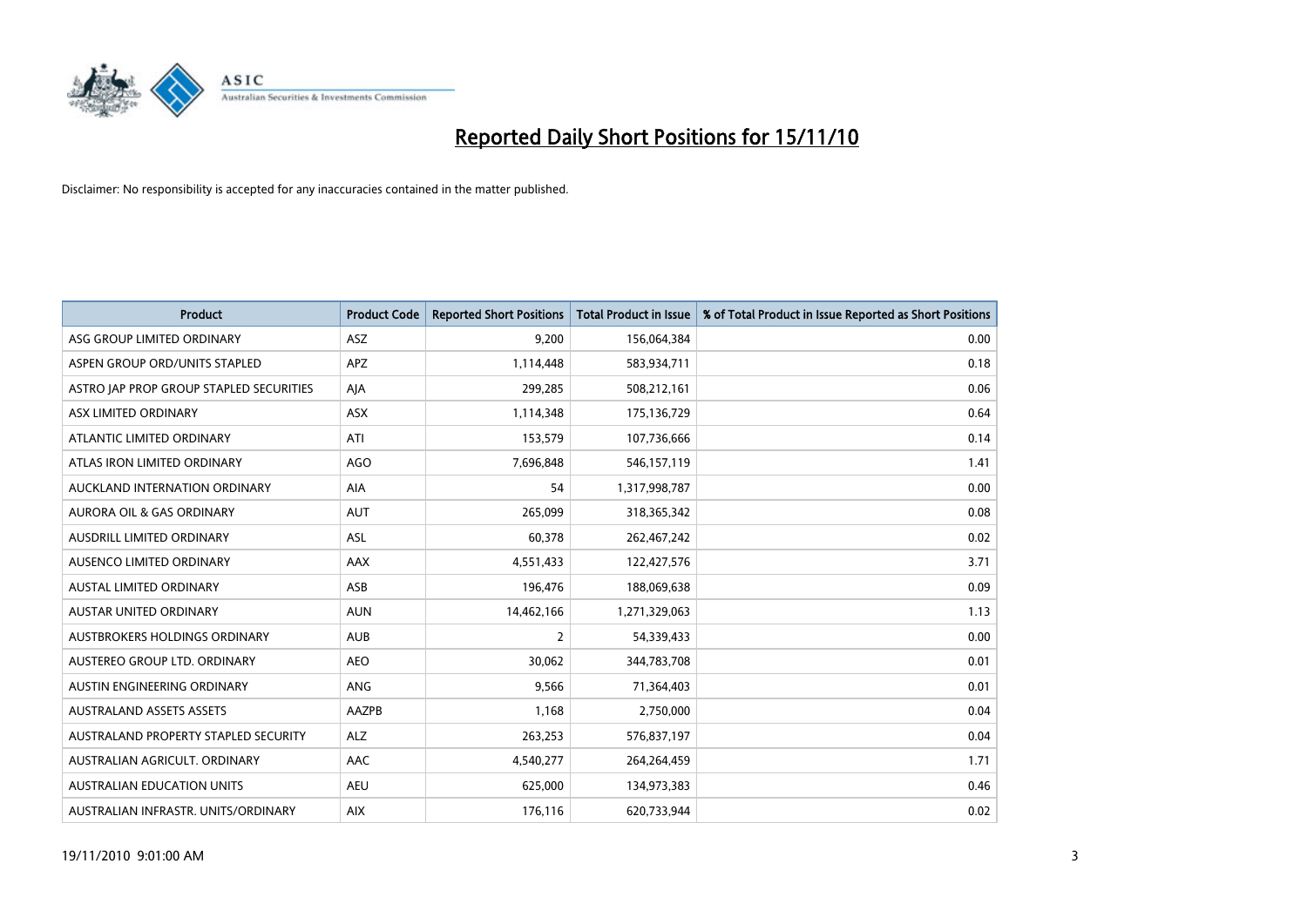

| <b>Product</b>                       | <b>Product Code</b> | <b>Reported Short Positions</b> | <b>Total Product in Issue</b> | % of Total Product in Issue Reported as Short Positions |
|--------------------------------------|---------------------|---------------------------------|-------------------------------|---------------------------------------------------------|
| AUSTRALIAN MINES LTD ORDINARY        | <b>AUZ</b>          | 1,400,000                       | 6,981,662,168                 | 0.02                                                    |
| AUSTRALIAN PHARM. ORDINARY           | API                 | 942,397                         | 488,115,883                   | 0.18                                                    |
| AVEXA LIMITED ORDINARY               | <b>AVX</b>          | 243,657                         | 847,688,779                   | 0.03                                                    |
| AVOCA RESOURCES ORDINARY             | <b>AVO</b>          | 213,703                         | 302,379,660                   | 0.06                                                    |
| AWB LIMITED ORDINARY                 | AWB                 | 6,051,108                       | 824,281,667                   | 0.73                                                    |
| AWE LIMITED ORDINARY                 | AWE                 | 5,176,286                       | 521,871,941                   | 1.00                                                    |
| AXA ASIA PACIFIC ORDINARY            | <b>AXA</b>          | 9,408,067                       | 2,067,095,545                 | 0.44                                                    |
| AZUMAH RESOURCES ORDINARY            | <b>AZM</b>          | 634,413                         | 221,946,055                   | 0.28                                                    |
| BANK OF QUEENSLAND. ORDINARY         | <b>BOQ</b>          | 1,102,799                       | 220,044,823                   | 0.49                                                    |
| <b>BANNERMAN RESOURCES ORDINARY</b>  | <b>BMN</b>          | 283,174                         | 201,710,934                   | 0.14                                                    |
| <b>BASS STRAIT OIL CO ORDINARY</b>   | <b>BAS</b>          | 1,482                           | 291,030,250                   | 0.00                                                    |
| <b>BATHURST RESOURCES ORDINARY</b>   | <b>BTU</b>          | 675,548                         | 597,780,940                   | 0.11                                                    |
| <b>BAUXITE RESOURCE LTD ORDINARY</b> | <b>BAU</b>          | 35,697                          | 234,379,896                   | 0.02                                                    |
| <b>BC IRON LIMITED ORDINARY</b>      | <b>BCI</b>          | 21,500                          | 84,061,000                    | 0.03                                                    |
| BEACH ENERGY LIMITED ORDINARY        | <b>BPT</b>          | 2,590,074                       | 1,098,548,140                 | 0.22                                                    |
| BENDIGO AND ADELAIDE ORDINARY        | <b>BEN</b>          | 1,855,771                       | 357,572,785                   | 0.51                                                    |
| BENDIGO MINING LTD ORDINARY          | <b>BDG</b>          | 624,820                         | 509,712,735                   | 0.12                                                    |
| BERKELEY RESOURCES ORDINARY          | <b>BKY</b>          | 525,508                         | 137,817,062                   | 0.38                                                    |
| <b>BHP BILLITON LIMITED ORDINARY</b> | <b>BHP</b>          | 27,845,124                      | 3,356,081,497                 | 0.78                                                    |
| <b>BILLABONG ORDINARY</b>            | <b>BBG</b>          | 8,179,877                       | 253,613,826                   | 3.19                                                    |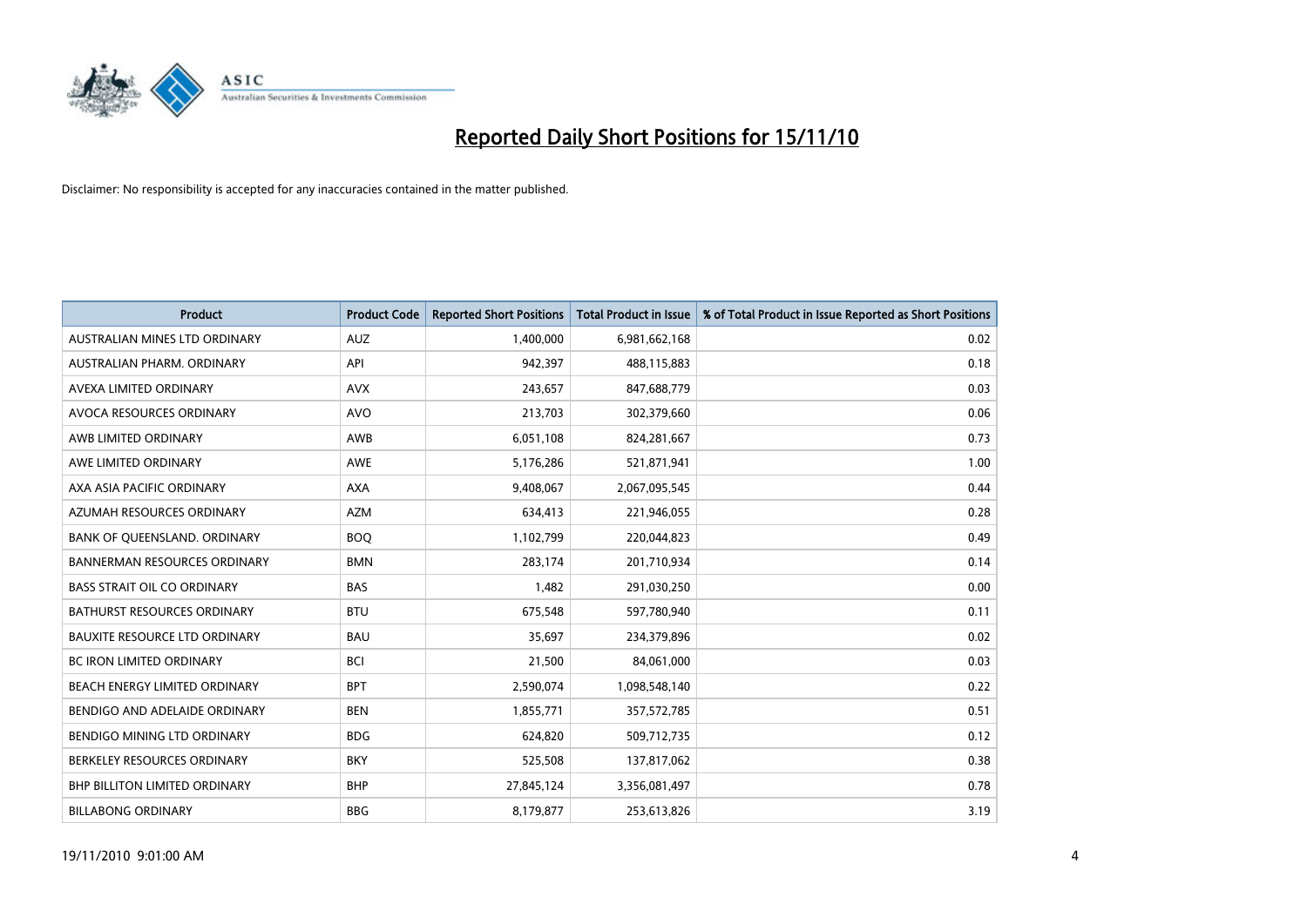

| Product                                  | <b>Product Code</b> | <b>Reported Short Positions</b> | <b>Total Product in Issue</b> | % of Total Product in Issue Reported as Short Positions |
|------------------------------------------|---------------------|---------------------------------|-------------------------------|---------------------------------------------------------|
| <b>BIOTA HOLDINGS ORDINARY</b>           | <b>BTA</b>          | 1,729,839                       | 180,691,377                   | 0.96                                                    |
| <b>BISALLOY STEEL ORDINARY</b>           | <b>BIS</b>          | 84,480                          | 216,455,965                   | 0.04                                                    |
| BKI INVESTMENT LTD ORDINARY              | BKI                 | 508                             | 420,919,092                   | 0.00                                                    |
| BLACKTHORN RESOURCES ORDINARY            | <b>BTR</b>          | 35,848                          | 106,885,300                   | 0.03                                                    |
| <b>BLUESCOPE STEEL LTD ORDINARY</b>      | <b>BSL</b>          | 27,574,029                      | 1,842,207,385                 | 1.49                                                    |
| <b>BOART LONGYEAR ORDINARY</b>           | <b>BLY</b>          | 3,451,406                       | 461,163,412                   | 0.74                                                    |
| <b>BOOM LOGISTICS ORDINARY</b>           | <b>BOL</b>          | 337,999                         | 461,500,712                   | 0.07                                                    |
| BORAL LIMITED, ORDINARY                  | <b>BLD</b>          | 18,978,815                      | 724,369,392                   | 2.64                                                    |
| BOTSWANA METALS LTD ORDINARY             | <b>BML</b>          | 7,000                           | 106,087,760                   | 0.01                                                    |
| <b>BOW ENERGY LIMITED ORDINARY</b>       | <b>BOW</b>          | 3,424,262                       | 280,807,187                   | 1.20                                                    |
| <b>BRADKEN LIMITED ORDINARY</b>          | <b>BKN</b>          | 711,059                         | 139,639,929                   | 0.52                                                    |
| <b>BRAMBLES LIMITED ORDINARY</b>         | <b>BXB</b>          | 11,118,387                      | 1,434,346,220                 | 0.76                                                    |
| BREVILLE GROUP LTD ORDINARY              | <b>BRG</b>          | 2,740                           | 129,515,322                   | 0.00                                                    |
| <b>BRICKWORKS LIMITED ORDINARY</b>       | <b>BKW</b>          | 26,359                          | 147,567,333                   | 0.01                                                    |
| <b>BROCKMAN RESOURCES ORDINARY</b>       | <b>BRM</b>          | 240,495                         | 142,913,151                   | 0.18                                                    |
| BT INVESTMENT MNGMNT ORDINARY            | <b>BTT</b>          | 543,614                         | 160,000,000                   | 0.34                                                    |
| <b>BUNNINGS WAREHOUSE ORDINARY UNITS</b> | <b>BWP</b>          | 540,260                         | 427,042,646                   | 0.12                                                    |
| <b>BURU ENERGY ORDINARY</b>              | <b>BRU</b>          | 171,612                         | 182,780,549                   | 0.09                                                    |
| <b>CABCHARGE AUSTRALIA ORDINARY</b>      | CAB                 | 1,367,231                       | 120,437,014                   | 1.12                                                    |
| CALTEX AUSTRALIA ORDINARY                | <b>CTX</b>          | 6,822,836                       | 270.000.000                   | 2.51                                                    |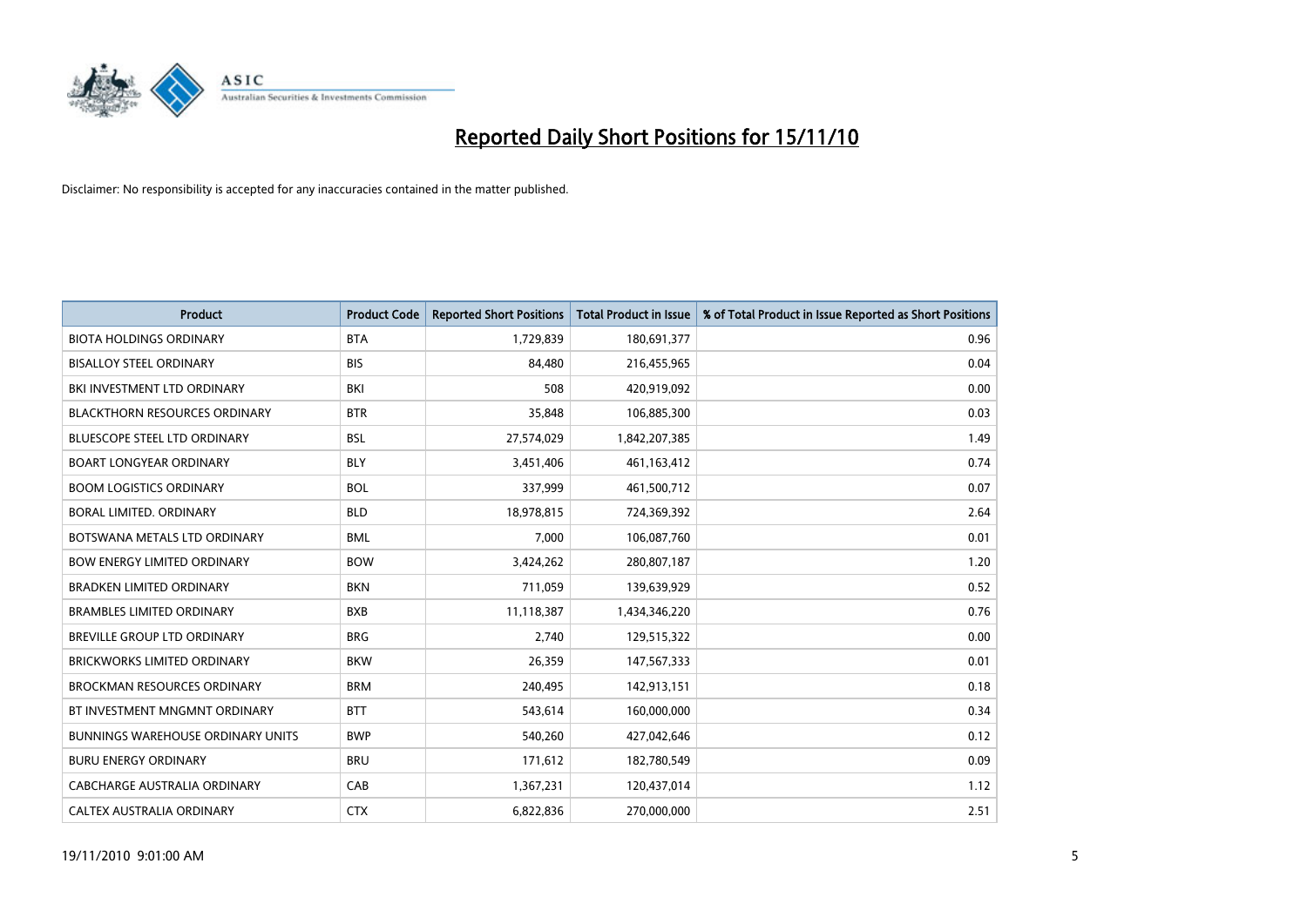

| <b>Product</b>                             | <b>Product Code</b> | <b>Reported Short Positions</b> | <b>Total Product in Issue</b> | % of Total Product in Issue Reported as Short Positions |
|--------------------------------------------|---------------------|---------------------------------|-------------------------------|---------------------------------------------------------|
| <b>CAMPBELL BROTHERS ORDINARY</b>          | CPB                 | 148,952                         | 66,605,319                    | 0.23                                                    |
| CAPE LAMBERT RES LTD ORDINARY              | <b>CFE</b>          | 977,608                         | 593,166,467                   | 0.17                                                    |
| <b>CARBON ENERGY ORDINARY</b>              | <b>CNX</b>          | 432,769                         | 609,747,650                   | 0.06                                                    |
| CARDNO LIMITED ORDINARY                    | CDD                 | 16,670                          | 105,797,439                   | 0.01                                                    |
| CARNARVON PETROLEUM ORDINARY               | <b>CVN</b>          | 2,781,778                       | 686,759,634                   | 0.40                                                    |
| <b>CARNEGIE WAVE ENERGY ORDINARY</b>       | <b>CWE</b>          | 83,000                          | 565,237,627                   | 0.01                                                    |
| <b>CARPATHIAN RESOURCES ORDINARY</b>       | <b>CPN</b>          | 75,000                          | 265,533,501                   | 0.03                                                    |
| CARPENTARIA EXP. LTD ORDINARY              | CAP                 | 9,777                           | 94,071,301                    | 0.01                                                    |
| CARSALES.COM LTD ORDINARY                  | <b>CRZ</b>          | 1,842,398                       | 232,750,800                   | 0.80                                                    |
| CASH CONVERTERS ORD/DIV ACCESS             | CCV                 | 148,591                         | 379,761,025                   | 0.03                                                    |
| <b>CASPIAN OIL &amp; GAS ORDINARY</b>      | <b>CIG</b>          | 50,000                          | 1,331,500,513                 | 0.00                                                    |
| CATALPA RESOURCES ORDINARY                 | CAH                 | 1,371,617                       | 162,776,842                   | 0.84                                                    |
| <b>CEC GROUP LIMITED ORDINARY</b>          | <b>CEG</b>          | 1,750                           | 79,662,662                    | 0.00                                                    |
| <b>CELLNET GROUP ORDINARY</b>              | <b>CLT</b>          | 1,342                           | 69,875,723                    | 0.00                                                    |
| <b>CENTENNIAL COAL ORDINARY</b>            | <b>CEY</b>          | 419,037                         | 395,126,381                   | 0.11                                                    |
| CENTRAL PETROLEUM ORDINARY                 | <b>CTP</b>          | 11,455                          | 982,297,842                   | 0.00                                                    |
| <b>CENTRO PROPERTIES UNITS/ORD STAPLED</b> | <b>CNP</b>          | 361,439                         | 972,414,514                   | 0.03                                                    |
| CENTRO RETAIL GROUP STAPLED SECURITIES     | <b>CER</b>          | 755,031                         | 2,286,399,424                 | 0.03                                                    |
| <b>CERAMIC FUEL CELLS ORDINARY</b>         | <b>CFU</b>          | 140,326                         | 1,200,679,566                 | 0.01                                                    |
| <b>CFS RETAIL PROPERTY UNITS</b>           | <b>CFX</b>          | 29,275,039                      | 2,820,392,571                 | 1.04                                                    |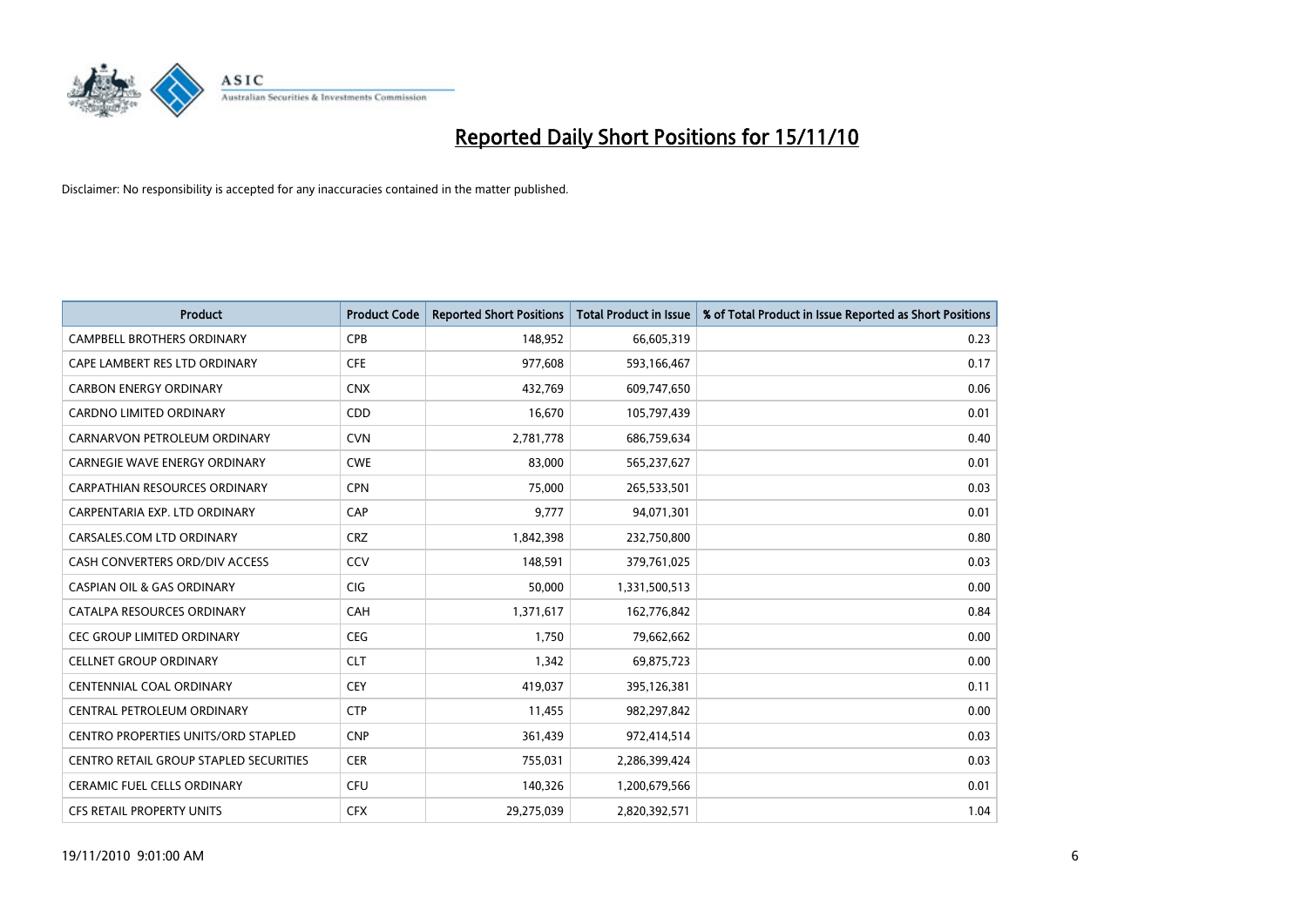

| <b>Product</b>                           | <b>Product Code</b> | <b>Reported Short Positions</b> | <b>Total Product in Issue</b> | % of Total Product in Issue Reported as Short Positions |
|------------------------------------------|---------------------|---------------------------------|-------------------------------|---------------------------------------------------------|
| CHALLENGER DIV.PRO. STAPLED UNITS        | <b>CDI</b>          | 51,871                          | 913,426,007                   | 0.00                                                    |
| CHALLENGER F.S.G.LTD ORDINARY            | <b>CGF</b>          | 13,252,765                      | 502,403,359                   | 2.63                                                    |
| <b>CHALLENGER INFRAST. STAPLED UNITS</b> | <b>CIF</b>          | 8,708                           | 316,223,785                   | 0.00                                                    |
| <b>CHANDLER MACLEOD LTD ORDINARY</b>     | <b>CMG</b>          | 11,970                          | 422,031,685                   | 0.00                                                    |
| CHARTER HALL GROUP STAPLED US P DEF SET  | <b>CHCDA</b>        | 899,065                         | 306, 341, 272                 | 0.30                                                    |
| <b>CHARTER HALL OFFICE UNIT</b>          | CQO                 | 506,859                         | 493,319,730                   | 0.11                                                    |
| <b>CHARTER HALL RETAIL UNITS</b>         | <b>COR</b>          | 321,452                         | 305,810,723                   | 0.10                                                    |
| CHEMGENEX PHARMACEUT ORDINARY            | <b>CXS</b>          | 195,195                         | 283,348,870                   | 0.07                                                    |
| CITADEL RESOURCE GRP ORDINARY            | CGG                 | 6,651,482                       | 2,367,666,467                 | 0.28                                                    |
| CITIGOLD CORP LTD ORDINARY               | <b>CTO</b>          | 2,098,686                       | 964,512,301                   | 0.22                                                    |
| CLINUVEL PHARMACEUT. DEFERRED SETTLEMENT | <b>CUVDA</b>        | 4,127                           | 30,344,367                    | 0.01                                                    |
| <b>CLOUGH LIMITED ORDINARY</b>           | <b>CLO</b>          | 666,436                         | 770,906,269                   | 0.08                                                    |
| <b>COAL &amp; ALLIED ORDINARY</b>        | <b>CNA</b>          | 6,251                           | 86,584,735                    | 0.01                                                    |
| COAL OF AFRICA LTD ORDINARY              | <b>CZA</b>          | 2,535,591                       | 530,514,663                   | 0.47                                                    |
| <b>COALSPUR MINES LTD ORDINARY</b>       | <b>CPL</b>          | 1,291,764                       | 436,618,058                   | 0.29                                                    |
| COCA-COLA AMATIL ORDINARY                | <b>CCL</b>          | 5,599,411                       | 755,948,267                   | 0.72                                                    |
| <b>COCHLEAR LIMITED ORDINARY</b>         | <b>COH</b>          | 921,365                         | 56,666,632                    | 1.62                                                    |
| COCKATOO COAL ORDINARY                   | <b>COK</b>          | 5,908,651                       | 970,036,951                   | 0.60                                                    |
| <b>COEUR D'ALENE MINES. CDI 1:1</b>      | <b>CXC</b>          | 1,000                           | 3,834,109                     | 0.03                                                    |
| COFFEY INTERNATIONAL ORDINARY            | COF                 | 25,355                          | 130,211,293                   | 0.02                                                    |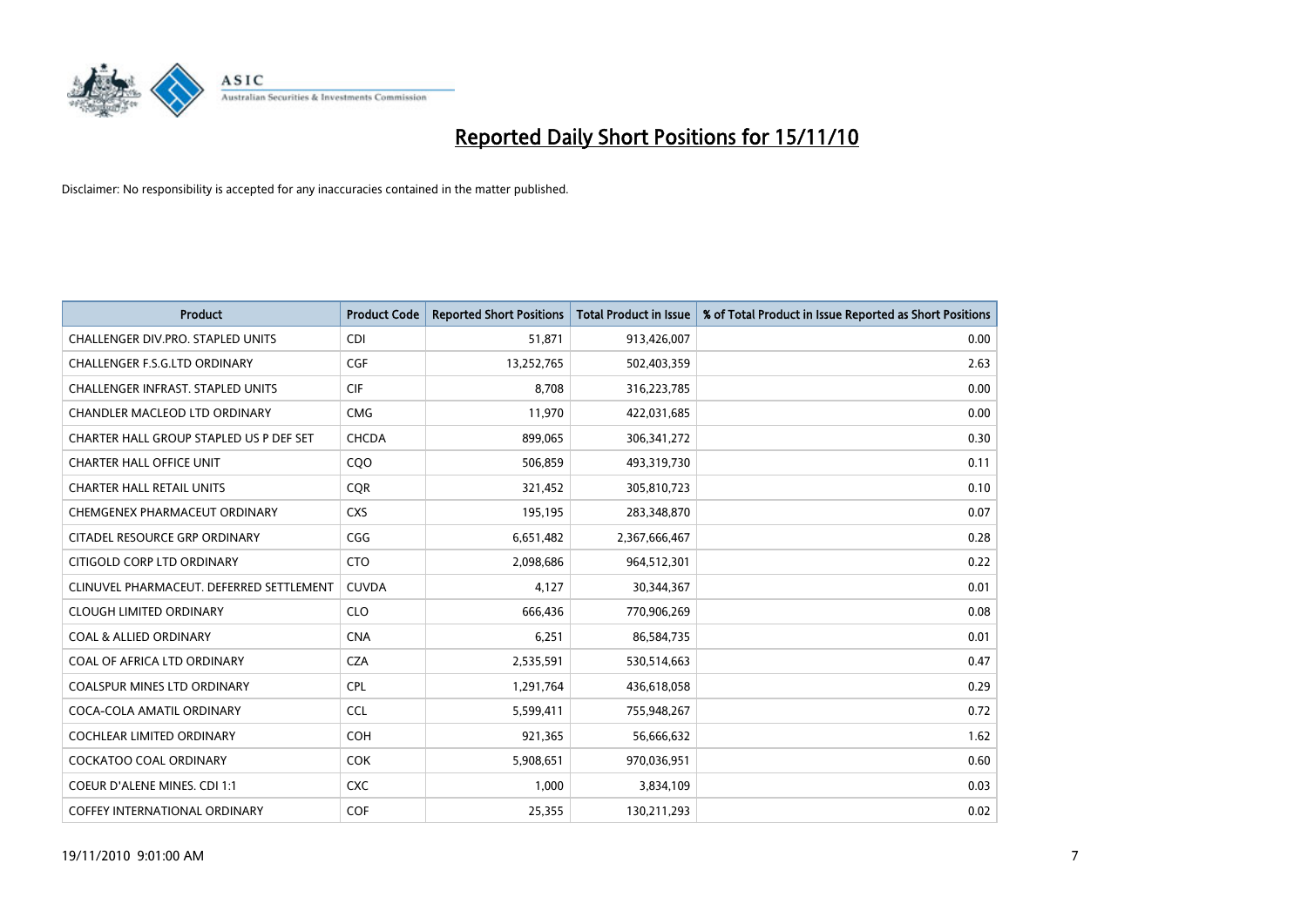

| <b>Product</b>                           | <b>Product Code</b> | <b>Reported Short Positions</b> | <b>Total Product in Issue</b> | % of Total Product in Issue Reported as Short Positions |
|------------------------------------------|---------------------|---------------------------------|-------------------------------|---------------------------------------------------------|
| COMMONWEALTH BANK, ORDINARY              | <b>CBA</b>          | 14,072,700                      | 1,548,882,074                 | 0.89                                                    |
| <b>COMMONWEALTH PROP ORDINARY UNITS</b>  | <b>CPA</b>          | 18,722,480                      | 2,012,803,230                 | 0.96                                                    |
| <b>COMPASS RESOURCES ORDINARY</b>        | <b>CMR</b>          | 101,480                         | 147,402,920                   | 0.07                                                    |
| <b>COMPUTERSHARE LTD ORDINARY</b>        | <b>CPU</b>          | 3,197,035                       | 555,664,059                   | 0.57                                                    |
| <b>CONNECTEAST GROUP STAPLED</b>         | <b>CEU</b>          | 12,944,245                      | 3,940,145,951                 | 0.32                                                    |
| CONQUEST MINING ORDINARY                 | COT                 | 436,144                         | 532,320,600                   | 0.08                                                    |
| CONSOLIDATED MEDIA, ORDINARY             | <b>CMI</b>          | 2,119,569                       | 561,834,996                   | 0.37                                                    |
| CONTANGO MICROCAP ORDINARY               | <b>CTN</b>          | 7,500                           | 151,458,972                   | 0.00                                                    |
| <b>COOPER ENERGY LTD ORDINARY</b>        | <b>COE</b>          | 176,830                         | 292,576,001                   | 0.06                                                    |
| <b>COPPER STRIKE LTD ORDINARY</b>        | <b>CSE</b>          | 714                             | 129,455,571                   | 0.00                                                    |
| COUNT FINANCIAL ORDINARY                 | COU                 | 708,623                         | 261,968,742                   | 0.28                                                    |
| <b>CRANE GROUP LIMITED ORDINARY</b>      | <b>CRG</b>          | 3,066,136                       | 79,110,667                    | 3.86                                                    |
| <b>CROMWELL GROUP STAPLED SECURITIES</b> | <b>CMW</b>          | 3,570,762                       | 909,626,240                   | 0.39                                                    |
| <b>CROWN LIMITED ORDINARY</b>            | <b>CWN</b>          | 3,552,925                       | 754,131,800                   | 0.47                                                    |
| <b>CSG LIMITED ORDINARY</b>              | <b>CSV</b>          | 1,783,472                       | 244,864,695                   | 0.73                                                    |
| <b>CSL LIMITED ORDINARY</b>              | <b>CSL</b>          | 6,782,482                       | 548,912,102                   | 1.22                                                    |
| <b>CSR LIMITED ORDINARY</b>              | <b>CSR</b>          | 6,220,700                       | 1,517,909,514                 | 0.42                                                    |
| <b>CUDECO LIMITED ORDINARY</b>           | CDU                 | 797,064                         | 145,412,643                   | 0.55                                                    |
| <b>CUSTOMERS LIMITED ORDINARY</b>        | <b>CUS</b>          | 52,842                          | 134,869,357                   | 0.03                                                    |
| DART ENERGY LTD ORDINARY                 | <b>DTE</b>          | 1,882,371                       | 538,188,184                   | 0.35                                                    |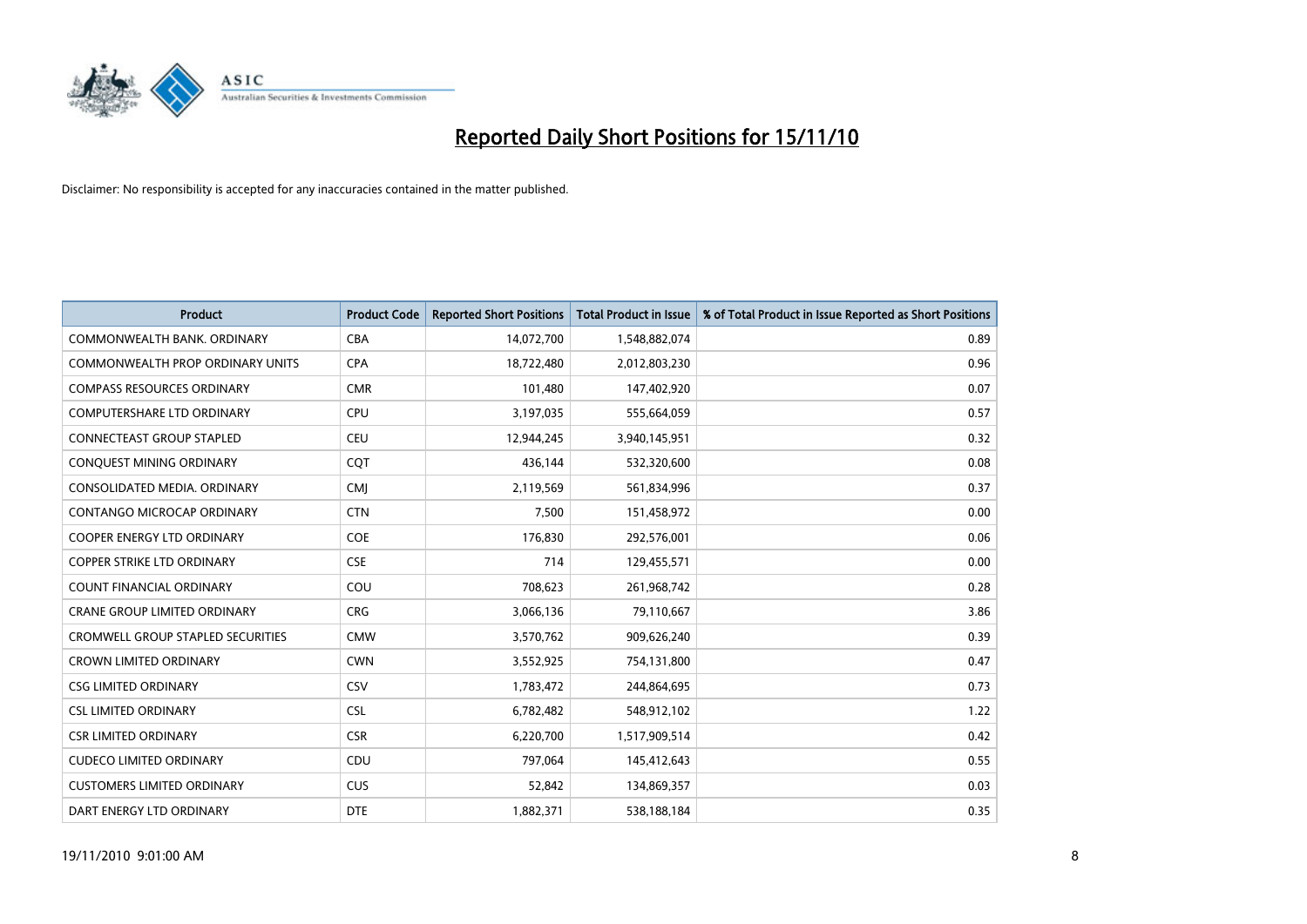

| <b>Product</b>                       | <b>Product Code</b> | <b>Reported Short Positions</b> | Total Product in Issue | % of Total Product in Issue Reported as Short Positions |
|--------------------------------------|---------------------|---------------------------------|------------------------|---------------------------------------------------------|
| DATA#3 LIMITED ORDINARY              | <b>DTL</b>          | 380                             | 15,397,495             | 0.00                                                    |
| DAVID JONES LIMITED ORDINARY         | <b>DIS</b>          | 14,013,119                      | 514,034,694            | 2.73                                                    |
| DECMIL GROUP LIMITED ORDINARY        | <b>DCG</b>          | 17,397                          | 123,804,568            | 0.01                                                    |
| DEEP YELLOW LIMITED ORDINARY         | <b>DYL</b>          | 122,674                         | 1,125,814,458          | 0.01                                                    |
| DEVINE LIMITED ORDINARY              | <b>DVN</b>          | 1,000                           | 634,918,223            | 0.00                                                    |
| DEXUS PROPERTY GROUP STAPLED UNITS   | <b>DXS</b>          | 15,918,322                      | 4,839,024,176          | 0.33                                                    |
| DISCOVERY METALS LTD ORDINARY        | <b>DML</b>          | 3,105,083                       | 347,502,585            | 0.88                                                    |
| <b>DOMINION MINING ORDINARY</b>      | <b>DOM</b>          | 152,170                         | 103,520,259            | 0.13                                                    |
| DOMINO PIZZA ENTERPR ORDINARY        | <b>DMP</b>          | 3                               | 68,407,674             | 0.00                                                    |
| DOWNER EDI LIMITED ORDINARY          | <b>DOW</b>          | 3,080,087                       | 343,178,483            | 0.89                                                    |
| DUET GROUP STAPLED US PROHIBIT.      | <b>DUE</b>          | 772,641                         | 887,304,690            | 0.09                                                    |
| DULUXGROUP LIMITED ORDINARY          | <b>DLX</b>          | 243,914                         | 366,992,120            | 0.06                                                    |
| DYESOL LIMITED ORDINARY              | <b>DYE</b>          | 340,000                         | 143,379,333            | 0.24                                                    |
| <b>EASTERN STAR GAS ORDINARY</b>     | ESG                 | 4,541,992                       | 991,567,041            | 0.45                                                    |
| EDT RETAIL TRUST UNITS               | <b>EDT</b>          | 99,457                          | 4,700,290,868          | 0.00                                                    |
| ELDERS LIMITED ORDINARY              | <b>ELD</b>          | 20,622,388                      | 448,598,480            | 4.61                                                    |
| ELDORADO GOLD CORP CDI 1:1           | EAU                 | 18,434                          | 20,934,663             | 0.08                                                    |
| ELIXIR PETROLEUM LTD ORDINARY        | <b>EXR</b>          | 324,400                         | 188,988,472            | 0.17                                                    |
| <b>EMECO HOLDINGS ORDINARY</b>       | EHL                 | 70,583                          | 631,237,586            | 0.00                                                    |
| <b>ENERGY RESOURCES ORDINARY 'A'</b> | <b>ERA</b>          | 1,945,978                       | 190,737,934            | 1.02                                                    |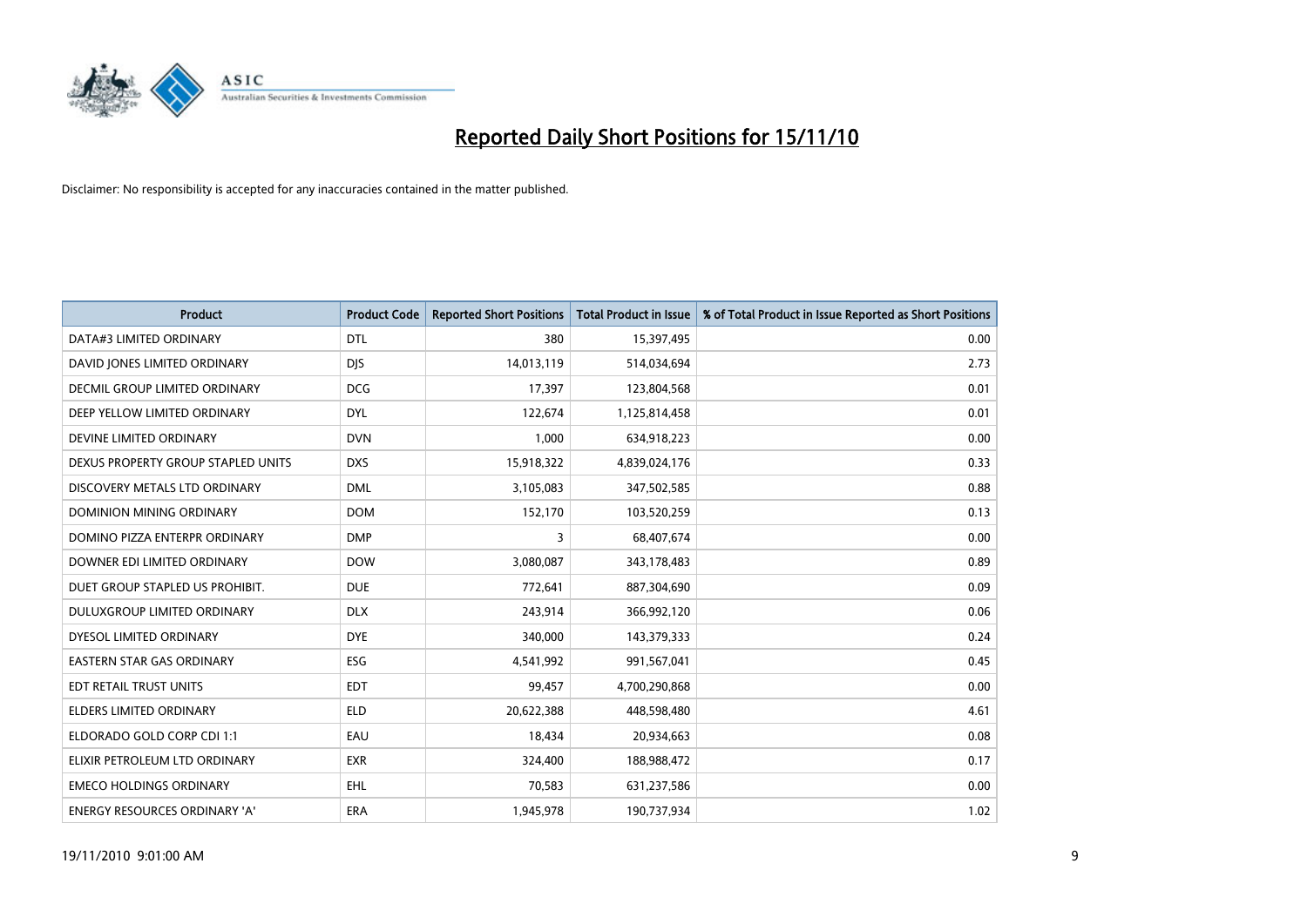

| <b>Product</b>                            | <b>Product Code</b> | <b>Reported Short Positions</b> | <b>Total Product in Issue</b> | % of Total Product in Issue Reported as Short Positions |
|-------------------------------------------|---------------------|---------------------------------|-------------------------------|---------------------------------------------------------|
| <b>ENERGY WORLD CORPOR, ORDINARY</b>      | <b>EWC</b>          | 9,676,186                       | 1,561,166,672                 | 0.61                                                    |
| ENTEK ENERGY LTD ORDINARY                 | ETE                 | 489,903                         | 287,692,535                   | 0.17                                                    |
| <b>ENTELLECT SOLUTIONS ORDINARY</b>       | <b>ESN</b>          | 464,050                         | 1,740,334,200                 | 0.03                                                    |
| ENVESTRA LIMITED ORDINARY                 | <b>ENV</b>          | 1,224,063                       | 1,430,398,609                 | 0.08                                                    |
| EQUINOX MINERALS LTD CHESS DEPOSITARY INT | <b>EON</b>          | 6,979,170                       | 707,868,211                   | 0.96                                                    |
| <b>EVEREST FINANCIAL ORDINARY</b>         | <b>EFG</b>          | 4.300                           | 251,442,316                   | 0.00                                                    |
| <b>EXTRACT RESOURCES ORDINARY</b>         | <b>EXT</b>          | 1,007,796                       | 243,302,298                   | 0.43                                                    |
| FAIRFAX MEDIA LTD ORDINARY                | <b>FXJ</b>          | 286,742,179                     | 2,351,955,725                 | 12.19                                                   |
| FANTASTIC HOLDINGS ORDINARY               | <b>FAN</b>          | 3,000                           | 102,693,495                   | 0.00                                                    |
| <b>FAR LTD ORDINARY</b>                   | <b>FAR</b>          | 410,000                         | 658,232,784                   | 0.06                                                    |
| FERRAUS LIMITED ORDINARY                  | <b>FRS</b>          | 370                             | 205,700,890                   | 0.00                                                    |
| FISHER & PAYKEL APP. ORDINARY             | <b>FPA</b>          | 10,181,197                      | 724,235,162                   | 1.41                                                    |
| FISHER & PAYKEL H. ORDINARY               | <b>FPH</b>          | 2,086,085                       | 517,444,890                   | 0.40                                                    |
| FKP PROPERTY GROUP STAPLED SECURITIES     | <b>FKP</b>          | 4,231,082                       | 1,174,033,185                 | 0.36                                                    |
| FLEETWOOD CORP ORDINARY                   | <b>FWD</b>          | 57,677                          | 57,278,146                    | 0.10                                                    |
| FLETCHER BUILDING ORDINARY                | <b>FBU</b>          | 722,421                         | 611,250,393                   | 0.11                                                    |
| FLEXIGROUP LIMITED ORDINARY               | <b>FXL</b>          | 25,626                          | 275,472,492                   | 0.01                                                    |
| <b>FLIGHT CENTRE ORDINARY</b>             | <b>FLT</b>          | 2,631,785                       | 99,787,921                    | 2.64                                                    |
| FLINDERS MINES LTD ORDINARY               | <b>FMS</b>          | 20,946,166                      | 1,820,149,571                 | 1.15                                                    |
| FORGE GROUP LIMITED ORDINARY              | FGE                 | 1,279                           | 82,314,014                    | 0.00                                                    |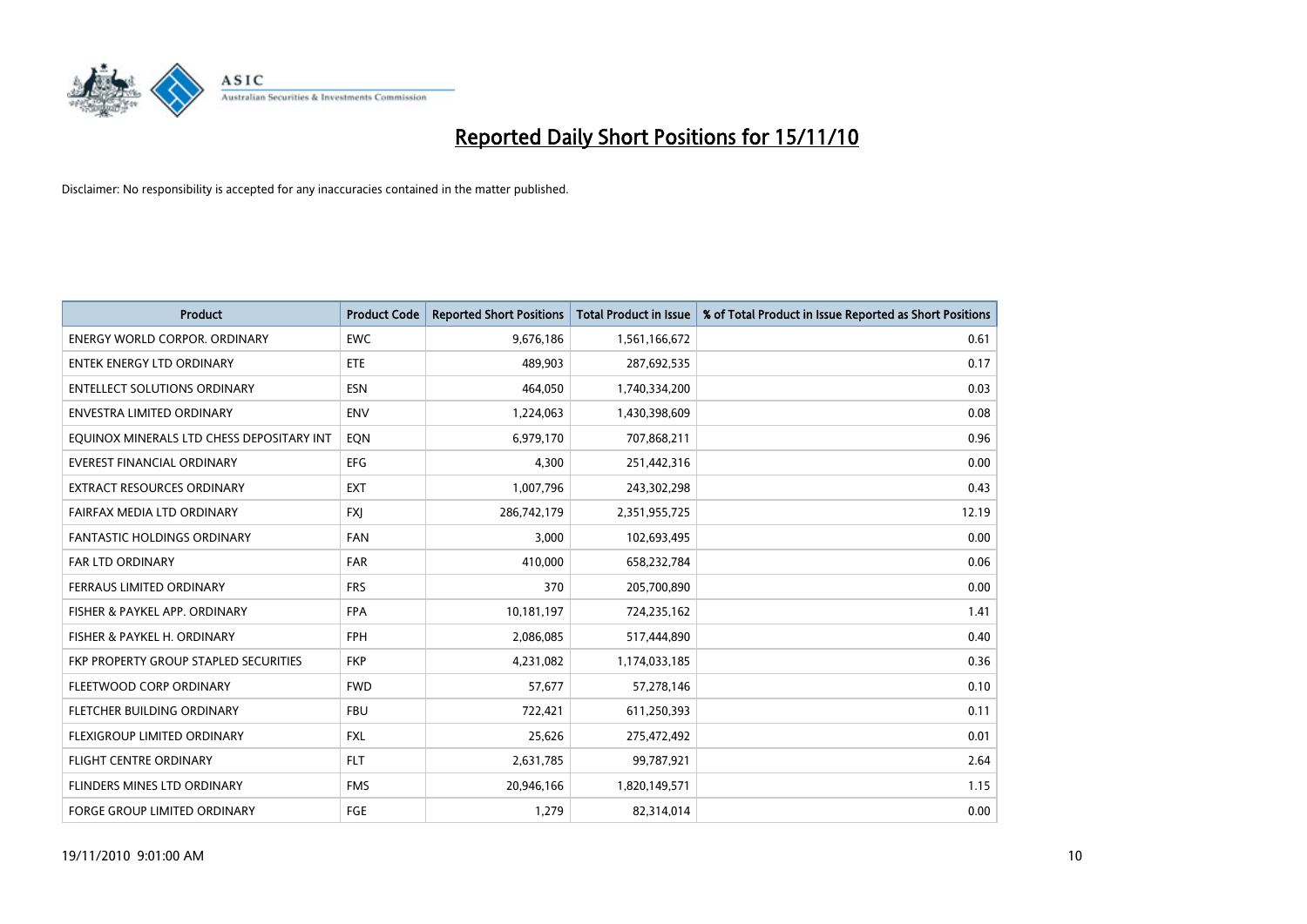

| <b>Product</b>                            | <b>Product Code</b> | <b>Reported Short Positions</b> | <b>Total Product in Issue</b> | % of Total Product in Issue Reported as Short Positions |
|-------------------------------------------|---------------------|---------------------------------|-------------------------------|---------------------------------------------------------|
| FORTE ENERGY NL ORDINARY                  | <b>FTE</b>          | 2,658,986                       | 580,658,031                   | 0.46                                                    |
| FORTESCUE METALS GRP ORDINARY             | <b>FMG</b>          | 10,325,702                      | 3,111,617,738                 | 0.30                                                    |
| <b>FOSTER'S GROUP ORDINARY</b>            | FGL                 | 2,274,554                       | 1,930,723,313                 | 0.13                                                    |
| FTD CORPORATION ORDINARY                  | <b>FTD</b>          | 8,088                           | 100,421,069                   | 0.01                                                    |
| <b>FUNTASTIC LIMITED ORDINARY</b>         | <b>FUN</b>          | 322,528                         | 340,997,682                   | 0.09                                                    |
| <b>G.U.D. HOLDINGS ORDINARY</b>           | GUD                 | 162,995                         | 68,426,721                    | 0.23                                                    |
| <b>GALAXY RESOURCES ORDINARY</b>          | <b>GXY</b>          | 446,787                         | 190,903,358                   | 0.23                                                    |
| <b>GEODYNAMICS LIMITED ORDINARY</b>       | GDY                 | 272,302                         | 292,840,219                   | 0.09                                                    |
| <b>GINDALBIE METALS LTD ORDINARY</b>      | <b>GBG</b>          | 9,177,533                       | 850,108,099                   | 1.07                                                    |
| <b>GIRALIA RESOURCES NL ORDINARY</b>      | GIR                 | 295,189                         | 181,160,170                   | 0.16                                                    |
| <b>GLOBAL MINING ORDINARY</b>             | <b>GMI</b>          | 8,951                           | 191,820,968                   | 0.00                                                    |
| <b>GLOBAL PETROLEUM ORDINARY</b>          | GBP                 | 21,594                          | 174,444,787                   | 0.01                                                    |
| <b>GLOUCESTER COAL ORDINARY</b>           | GCL                 | 253,053                         | 140,447,062                   | 0.18                                                    |
| <b>GME RESOURCES LTD ORDINARY</b>         | <b>GME</b>          | 800                             | 302,352,750                   | 0.00                                                    |
| <b>GOLDEN GATE PETROL ORDINARY</b>        | GGP                 | 11,538                          | 1,067,159,955                 | 0.00                                                    |
| <b>GOLDEN WEST RESOURCE ORDINARY</b>      | <b>GWR</b>          | 1,617                           | 164,606,127                   | 0.00                                                    |
| <b>GOODMAN FIELDER, ORDINARY</b>          | <b>GFF</b>          | 10,463,304                      | 1,380,386,438                 | 0.76                                                    |
| <b>GOODMAN GROUP STAPLED US PROHIBIT.</b> | <b>GMG</b>          | 4,684,457                       | 6,369,751,394                 | 0.07                                                    |
| <b>GPT GROUP STAPLED SEC.</b>             | <b>GPT</b>          | 3,982,493                       | 1,855,529,431                 | 0.20                                                    |
| <b>GRAINCORP LIMITED A CLASS ORDINARY</b> | <b>GNC</b>          | 204,364                         | 198,318,900                   | 0.11                                                    |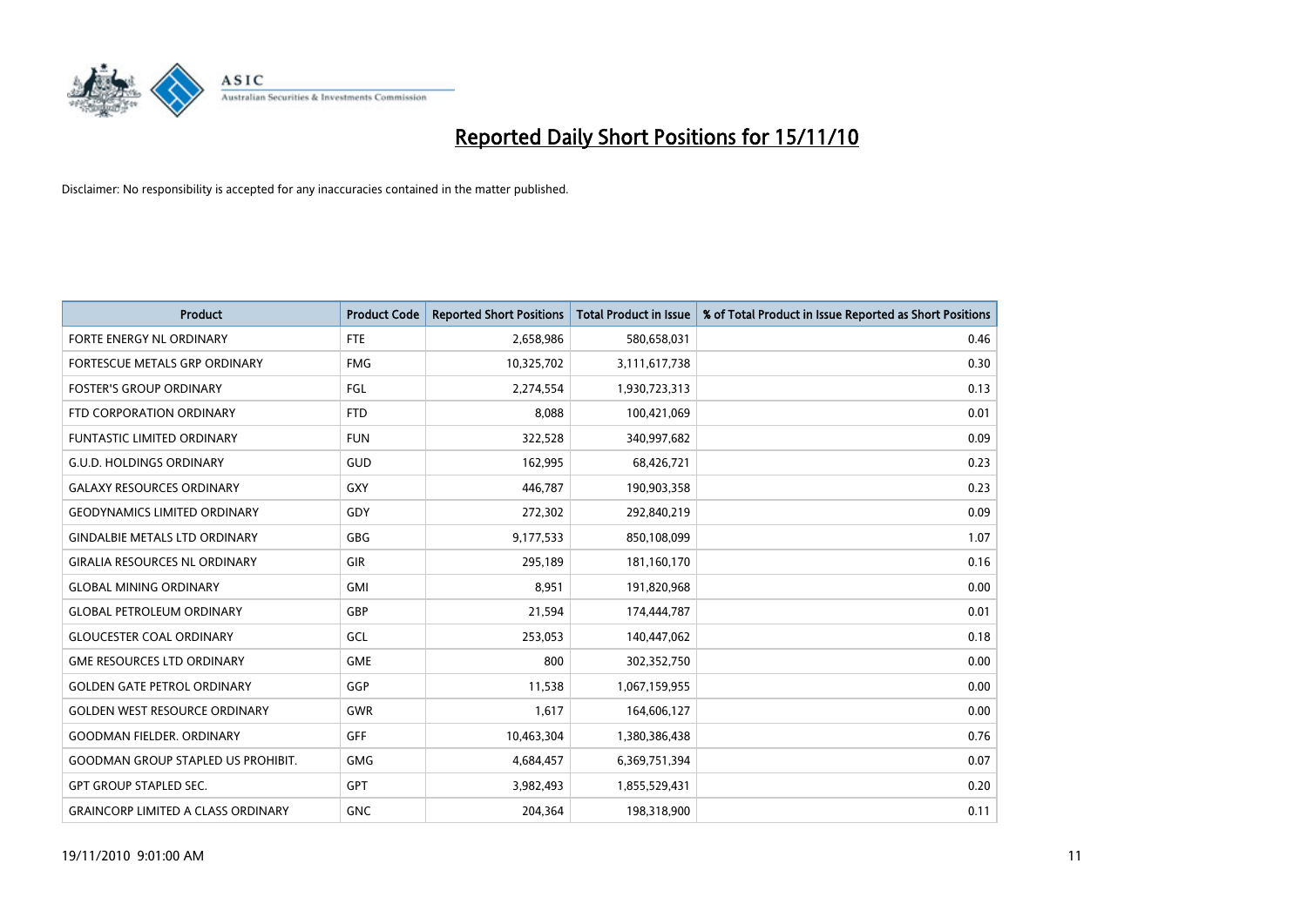

| <b>Product</b>                                   | <b>Product Code</b> | <b>Reported Short Positions</b> | <b>Total Product in Issue</b> | % of Total Product in Issue Reported as Short Positions |
|--------------------------------------------------|---------------------|---------------------------------|-------------------------------|---------------------------------------------------------|
| <b>GRANGE RESOURCES, ORDINARY</b>                | <b>GRR</b>          | 1,497,076                       | 1,152,077,403                 | 0.13                                                    |
| <b>GREENLAND MIN EN LTD ORDINARY</b>             | GGG                 | 694,215                         | 266,879,502                   | 0.26                                                    |
| <b>GRYPHON MINERALS LTD ORDINARY</b>             | GRY                 | 78,752                          | 289,272,058                   | 0.02                                                    |
| <b>GUINNESS PEAT GROUP. CHESS DEPOSITARY INT</b> | <b>GPG</b>          | 55                              | 304,490,416                   | 0.00                                                    |
| <b>GUNNS LIMITED ORDINARY</b>                    | <b>GNS</b>          | 20,619,091                      | 806,734,892                   | 2.54                                                    |
| <b>GWA GROUP LTD ORDINARY</b>                    | <b>GWA</b>          | 4,169,723                       | 301,102,514                   | 1.38                                                    |
| <b>HARVEY NORMAN ORDINARY</b>                    | <b>HVN</b>          | 29,903,352                      | 1,062,316,784                 | 2.83                                                    |
| HASTIE GROUP LIMITED ORDINARY                    | <b>HST</b>          | 628,943                         | 239,716,924                   | 0.26                                                    |
| HASTINGS DIVERSIFIED STAPLED SECURITY            | <b>HDF</b>          | 269,238                         | 518,300,758                   | 0.04                                                    |
| HEARTWARE INT INC CDI 35:1                       | <b>HIN</b>          | 272,008                         | 66,059,280                    | 0.41                                                    |
| <b>HENDERSON GROUP CDI 1:1</b>                   | HGG                 | 7,636,872                       | 560,588,825                   | 1.35                                                    |
| HFA HOLDINGS LIMITED ORDINARY                    | <b>HFA</b>          | 1,832,937                       | 469,330,170                   | 0.38                                                    |
| <b>HIGHLANDS PACIFIC ORDINARY</b>                | <b>HIG</b>          | 2,382,805                       | 685,007,148                   | 0.35                                                    |
| HILLGROVE RES LTD ORDINARY                       | <b>HGO</b>          | 1,926,995                       | 540,803,911                   | 0.35                                                    |
| HILLS HOLDINGS LTD ORDINARY                      | <b>HIL</b>          | 1,717,555                       | 248,676,841                   | 0.68                                                    |
| HORIZON OIL LIMITED ORDINARY                     | <b>HZN</b>          | 2,377,792                       | 1,130,311,515                 | 0.21                                                    |
| HUNNU COAL LIMITED ORDINARY                      | <b>HUN</b>          | 185,500                         | 148,690,002                   | 0.13                                                    |
| ICON ENERGY LIMITED ORDINARY                     | <b>ICN</b>          | 67,000                          | 439,801,394                   | 0.02                                                    |
| <b>IINET LIMITED ORDINARY</b>                    | <b>IIN</b>          | 1,347,362                       | 151,963,119                   | 0.88                                                    |
| ILUKA RESOURCES ORDINARY                         | ILU                 | 4,841,949                       | 418,700,517                   | 1.13                                                    |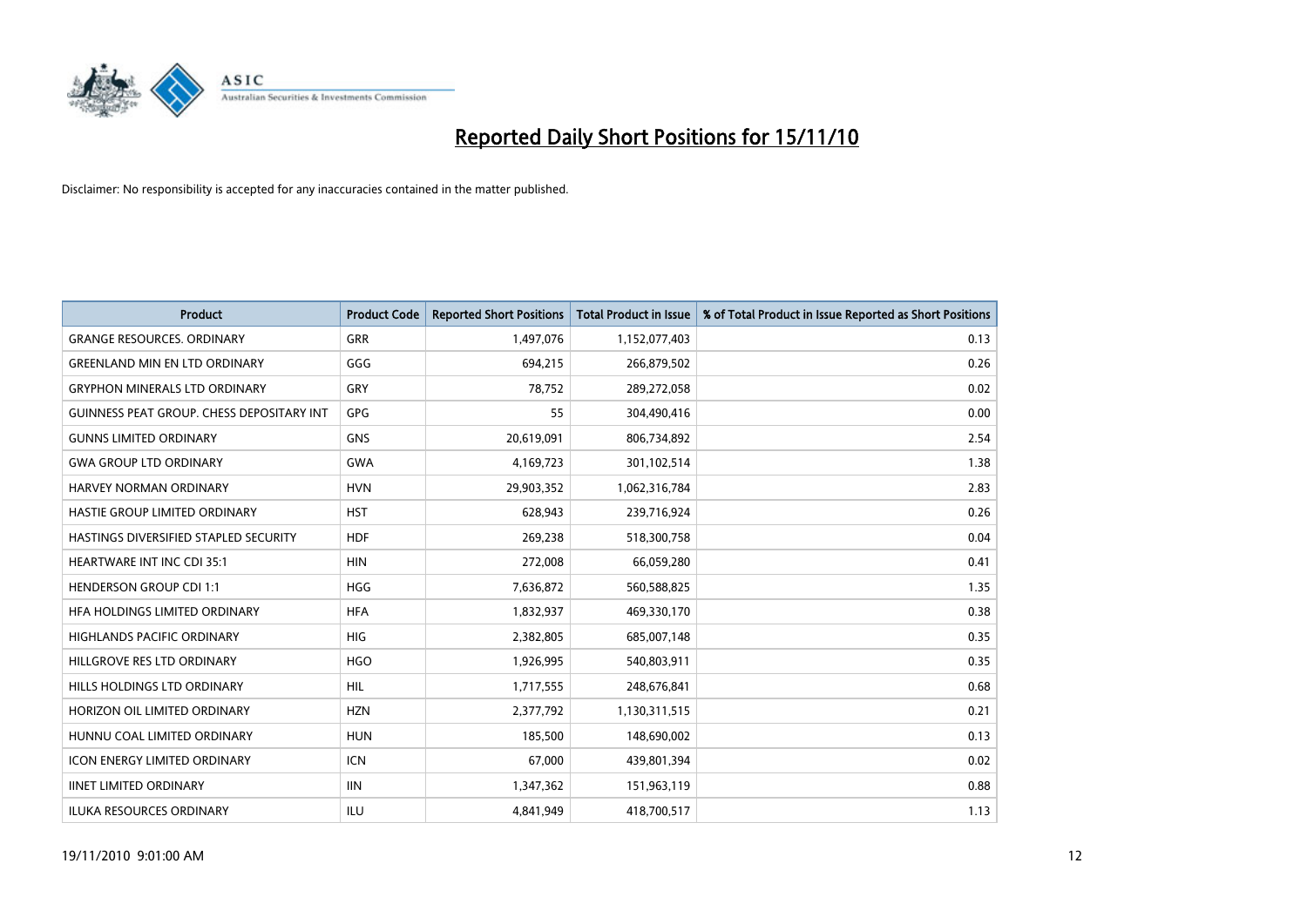

| <b>Product</b>                           | <b>Product Code</b> | <b>Reported Short Positions</b> | <b>Total Product in Issue</b> | % of Total Product in Issue Reported as Short Positions |
|------------------------------------------|---------------------|---------------------------------|-------------------------------|---------------------------------------------------------|
| IMF (AUSTRALIA) LTD ORDINARY             | <b>IMF</b>          | 336,754                         | 122,496,819                   | 0.27                                                    |
| IMX RESOURCES LTD ORDINARY               | <b>IXR</b>          | 20,000                          | 262,552,803                   | 0.01                                                    |
| <b>INCITEC PIVOT ORDINARY</b>            | IPL                 | 2,074,785                       | 1,628,730,107                 | 0.12                                                    |
| INDAGO RESOURCES LTD ORDINARY            | IDG                 | 8,179                           | 78,383,343                    | 0.01                                                    |
| <b>INDEPENDENCE GROUP ORDINARY</b>       | <b>IGO</b>          | 352,503                         | 114,063,539                   | 0.31                                                    |
| <b>INDOPHIL RESOURCES ORDINARY</b>       | <b>IRN</b>          | 353,041                         | 471,445,763                   | 0.07                                                    |
| <b>INDUSTREA LIMITED ORDINARY</b>        | IDL                 | 1,248,489                       | 1,091,646,174                 | 0.11                                                    |
| <b>INFIGEN ENERGY STAPLED SECURITIES</b> | <b>IFN</b>          | 9,178,593                       | 761,222,569                   | 1.19                                                    |
| ING INDUSTRIAL FUND UNITS                | <b>IIF</b>          | 3,357,389                       | 2,592,249,647                 | 0.12                                                    |
| ING OFFICE FUND STAPLED SECURITIES       | <b>IOF</b>          | 4,036,204                       | 2,729,071,212                 | 0.15                                                    |
| ING RE COM GROUP STAPLED SECURITIES      | ILF.                | 9,075                           | 441,029,194                   | 0.00                                                    |
| <b>INSURANCE AUSTRALIA ORDINARY</b>      | IAG                 | 5,052,503                       | 2,078,994,021                 | 0.22                                                    |
| INTEGRA MINING LTD. ORDINARY             | <b>IGR</b>          | 1,613,095                       | 755,792,394                   | 0.20                                                    |
| <b>INTOLL GROUP STAPLED SECURITIES</b>   | <b>ITO</b>          | 4,097,312                       | 2,261,732,048                 | 0.17                                                    |
| <b>INTREPID MINES ORDINARY</b>           | <b>IAU</b>          | 1,056,068                       | 432,892,863                   | 0.24                                                    |
| <b>INVOCARE LIMITED ORDINARY</b>         | <b>IVC</b>          | 817,886                         | 102,421,288                   | 0.80                                                    |
| ION LIMITED ORDINARY                     | <b>ION</b>          | 164,453                         | 256,365,105                   | 0.06                                                    |
| <b>IOOF HOLDINGS LTD ORDINARY</b>        | IFL                 | 1,565,676                       | 229,794,395                   | 0.68                                                    |
| <b>IRESS MARKET TECH. ORDINARY</b>       | <b>IRE</b>          | 2,049,518                       | 126,018,142                   | 1.62                                                    |
| <b>IRON ORE HOLDINGS ORDINARY</b>        | <b>IOH</b>          | 14.525                          | 135,381,616                   | 0.01                                                    |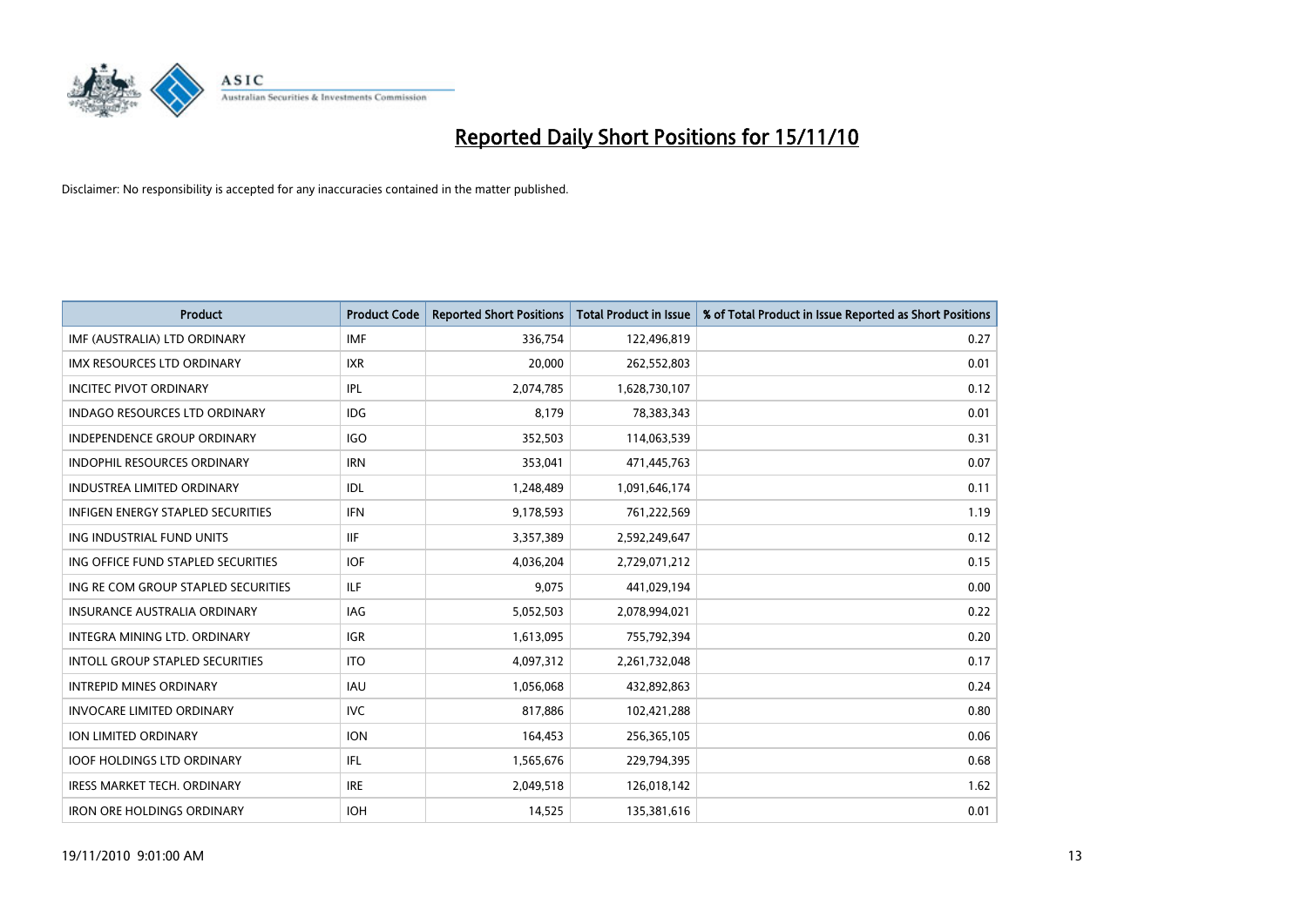

| Product                                  | <b>Product Code</b> | <b>Reported Short Positions</b> | Total Product in Issue | % of Total Product in Issue Reported as Short Positions |
|------------------------------------------|---------------------|---------------------------------|------------------------|---------------------------------------------------------|
| ISHARES GLOBAL 100 CDI 1:1               | <b>IOO</b>          | 29,717                          | 10,600,000             | 0.28                                                    |
| ISHARES MSCI EAFE CDI 1:1                | <b>IVE</b>          | 75,419                          | 590,400,000            | 0.01                                                    |
| ISHARES MSCI EM MKTS CDI 1:1             | <b>IEM</b>          | 1,049                           | 425,700,000            | 0.00                                                    |
| ISHARES S&P 500 CDI 1:1                  | <b>IVV</b>          | 21,267                          | 116,350,000            | 0.02                                                    |
| ISHARES S&P SCAP 600 CDI 1:1             | <b>IJR</b>          | 2,810                           | 71,300,000             | 0.00                                                    |
| <b>ISOFT GROUP LIMITED ORDINARY</b>      | <b>ISF</b>          | 18,977,579                      | 1,070,595,874          | 1.76                                                    |
| <b>IVANHOE AUSTRALIA ORDINARY</b>        | <b>IVA</b>          | 159,579                         | 418,083,853            | 0.03                                                    |
| <b>JABIRU METALS LTD ORDINARY</b>        | <b>JML</b>          | 20,477                          | 552,619,180            | 0.00                                                    |
| JAMES HARDIE INDUST CHESS DEPOSITARY INT | <b>IHX</b>          | 10,049,735                      | 435,772,324            | 2.27                                                    |
| <b>JAMESON RESOURCES ORDINARY</b>        | <b>JAL</b>          | 1,600,000                       | 63,885,910             | 2.50                                                    |
| <b>JB HI-FI LIMITED ORDINARY</b>         | <b>IBH</b>          | 10,622,097                      | 109,217,278            | 9.73                                                    |
| <b>KAGARA LTD ORDINARY</b>               | KZL                 | 3,654,944                       | 707,789,717            | 0.52                                                    |
| KAROON GAS AUSTRALIA ORDINARY            | <b>KAR</b>          | 636,739                         | 217,295,769            | 0.28                                                    |
| KATHMANDU HOLD LTD ORDINARY              | <b>KMD</b>          | 626,125                         | 200,000,000            | 0.31                                                    |
| <b>KEYBRIDGE CAPITAL ORDINARY</b>        | <b>KBC</b>          | 5,999                           | 172,070,564            | 0.00                                                    |
| KIMBERLEY METALS LTD ORDINARY            | <b>KBL</b>          | 2,609                           | 115,216,206            | 0.00                                                    |
| KINGSGATE CONSOLID. ORDINARY             | <b>KCN</b>          | 1,561,382                       | 101,087,786            | 1.52                                                    |
| LEIGHTON HOLDINGS ORDINARY               | LEI                 | 4,837,222                       | 300,869,799            | 1.55                                                    |
| LEND LEASE GROUP UNIT/ORD STAPLED        | LLC                 | 2,232,114                       | 565,558,754            | 0.40                                                    |
| LINC ENERGY LTD ORDINARY                 | <b>LNC</b>          | 1,167,506                       | 497,085,405            | 0.23                                                    |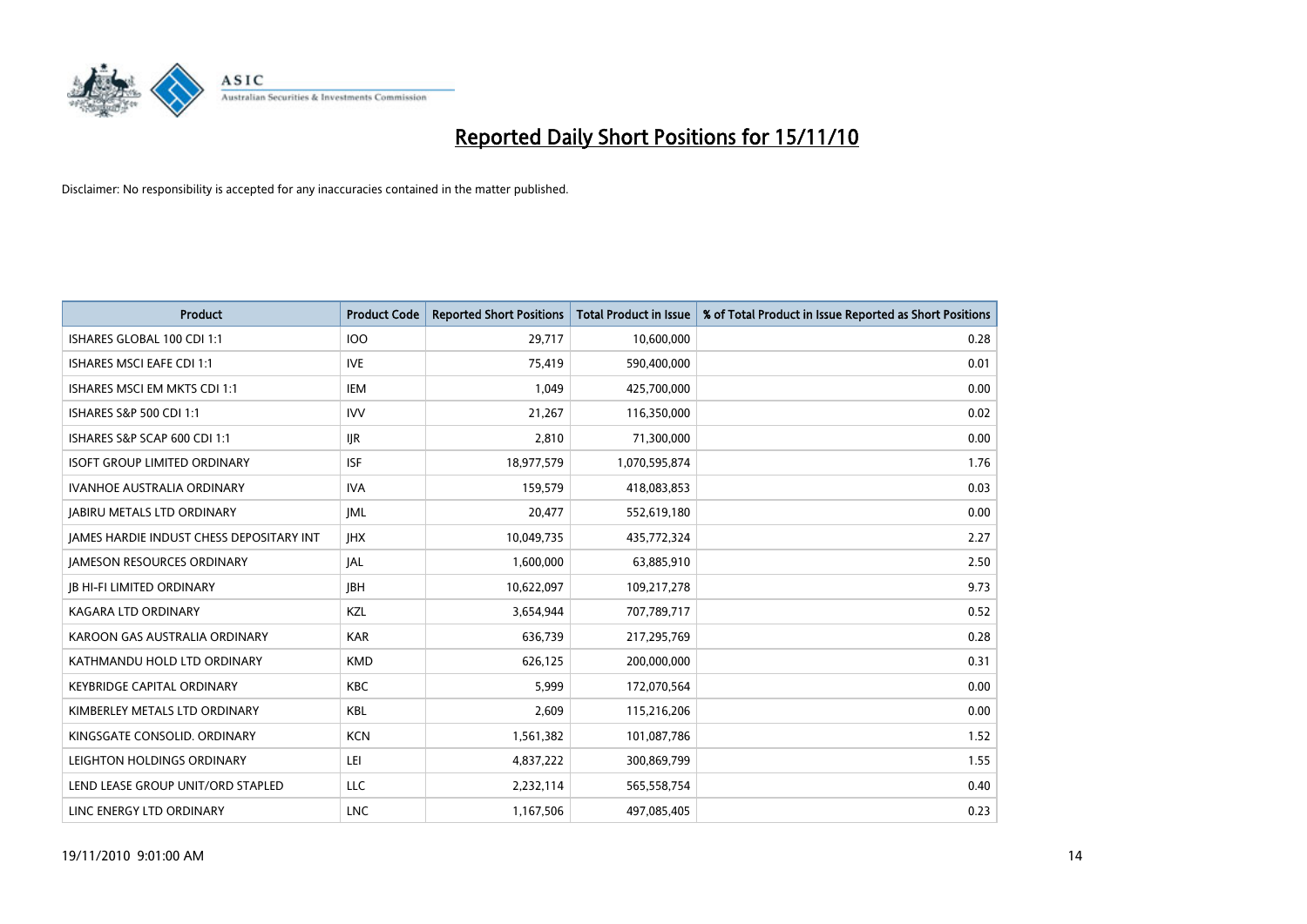

| Product                               | <b>Product Code</b> | <b>Reported Short Positions</b> | <b>Total Product in Issue</b> | % of Total Product in Issue Reported as Short Positions |
|---------------------------------------|---------------------|---------------------------------|-------------------------------|---------------------------------------------------------|
| LIQUEFIED NATURAL ORDINARY            | <b>LNG</b>          | 6,203                           | 213,339,015                   | 0.00                                                    |
| LYNAS CORPORATION ORDINARY            | <b>LYC</b>          | 18,703,089                      | 1,656,999,093                 | 1.13                                                    |
| MAC SERVICES (THE) ORDINARY           | <b>MSL</b>          | 65,425                          | 165,966,692                   | 0.04                                                    |
| <b>MACA LIMITED ORDINARY</b>          | <b>MLD</b>          | 16,600                          | 150,000,000                   | 0.01                                                    |
| MACARTHUR COAL ORDINARY               | <b>MCC</b>          | 1,341,519                       | 299,476,903                   | 0.44                                                    |
| <b>MACMAHON HOLDINGS ORDINARY</b>     | <b>MAH</b>          | 1,412,389                       | 733,711,705                   | 0.19                                                    |
| MACQ ATLAS ROADS GRP ORDINARY STAPLED | <b>MOA</b>          | 945,203                         | 452,345,907                   | 0.19                                                    |
| MACQUARIE GROUP LTD ORDINARY          | MQG                 | 3,668,980                       | 345,609,566                   | 1.04                                                    |
| <b>MANTRA RESOURCES ORDINARY</b>      | <b>MRU</b>          | 428,686                         | 130,229,188                   | 0.33                                                    |
| MAP GROUP STAPLED US PROHIBIT.        | <b>MAP</b>          | 1,104,600                       | 1,861,210,782                 | 0.05                                                    |
| <b>MARION ENERGY ORDINARY</b>         | <b>MAE</b>          | 356,694                         | 429,822,043                   | 0.08                                                    |
| MCMILLAN SHAKESPEARE ORDINARY         | <b>MMS</b>          | 179,611                         | 67,849,516                    | 0.26                                                    |
| MCPHERSON'S LTD ORDINARY              | <b>MCP</b>          | 17,869                          | 71,651,758                    | 0.02                                                    |
| MEDUSA MINING LTD ORDINARY            | <b>MML</b>          | 980,547                         | 187,793,911                   | 0.52                                                    |
| MELBOURNE IT LIMITED ORDINARY         | <b>MLB</b>          | 146,787                         | 80,029,955                    | 0.18                                                    |
| MEO AUSTRALIA LTD ORDINARY            | <b>MEO</b>          | 438,208                         | 477,220,955                   | 0.09                                                    |
| MERMAID MARINE ORDINARY               | <b>MRM</b>          | 164,194                         | 202,182,138                   | 0.08                                                    |
| MESOBLAST LIMITED ORDINARY            | <b>MSB</b>          | 22,336                          | 158,140,556                   | 0.01                                                    |
| METALS X LIMITED ORDINARY             | <b>MLX</b>          | 326,940                         | 1,365,661,782                 | 0.03                                                    |
| METCASH LIMITED ORDINARY              | <b>MTS</b>          | 18,822,376                      | 768,719,951                   | 2.44                                                    |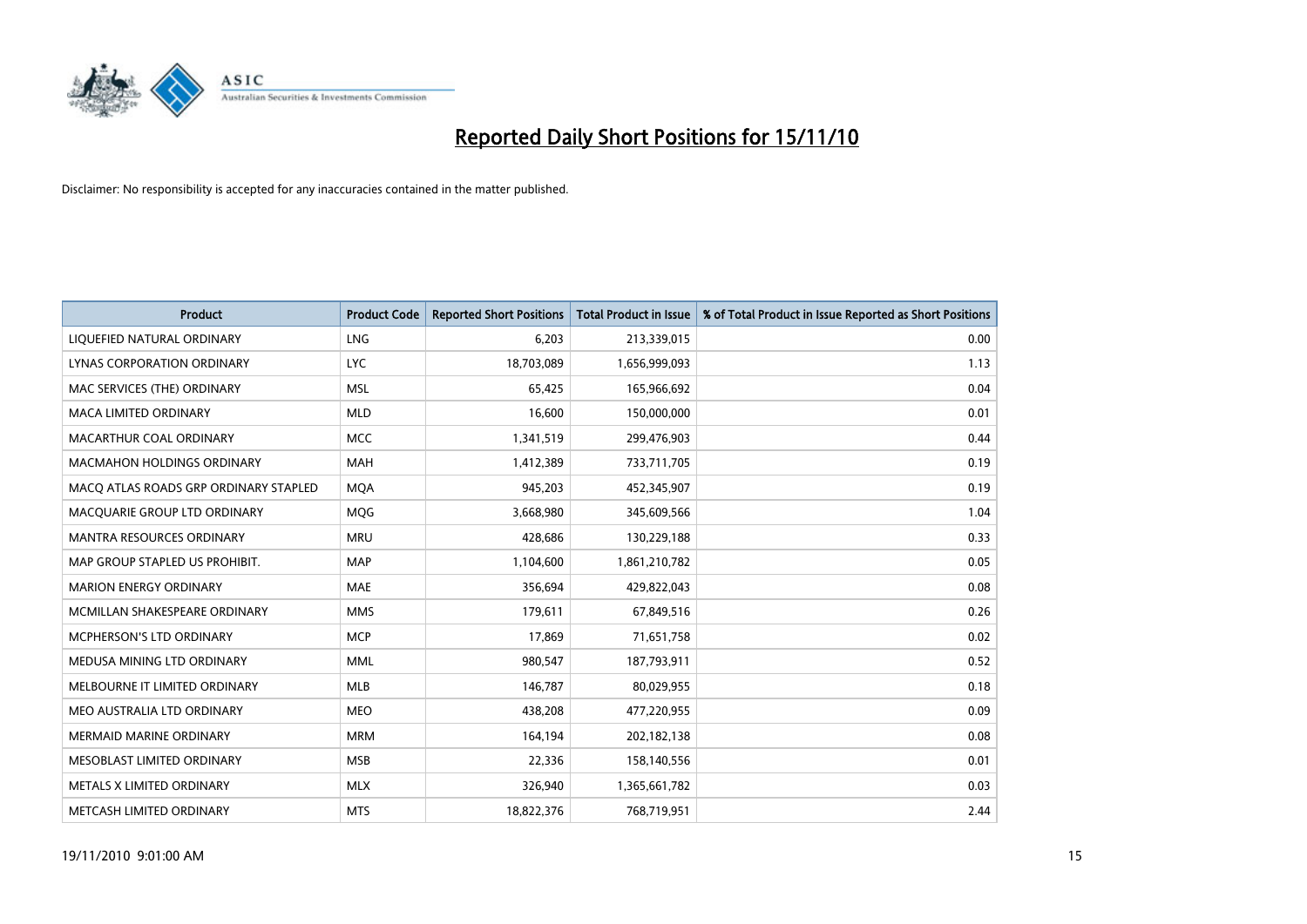

| Product                         | <b>Product Code</b> | <b>Reported Short Positions</b> | Total Product in Issue | % of Total Product in Issue Reported as Short Positions |
|---------------------------------|---------------------|---------------------------------|------------------------|---------------------------------------------------------|
| METGASCO LIMITED ORDINARY       | <b>MEL</b>          | 235,435                         | 250,803,468            | 0.09                                                    |
| MICLYN EXP OFFSHR ORDINARY      | <b>MIO</b>          | 216,460                         | 271,700,000            | 0.08                                                    |
| MINARA RESOURCES ORDINARY       | <b>MRE</b>          | 5,726,809                       | 1,167,783,517          | 0.48                                                    |
| MINCOR RESOURCES NL ORDINARY    | <b>MCR</b>          | 309,616                         | 200,608,804            | 0.16                                                    |
| MINERAL DEPOSITS ORDINARY       | <b>MDL</b>          | 924,585                         | 606,941,673            | 0.15                                                    |
| MINERAL RESOURCES, ORDINARY     | <b>MIN</b>          | 828,933                         | 168,029,485            | 0.49                                                    |
| MIRABELA NICKEL LTD ORDINARY    | <b>MBN</b>          | 11,636,446                      | 485,383,737            | 2.39                                                    |
| MIRVAC GROUP STAPLED SECURITIES | <b>MGR</b>          | 3,344,372                       | 3,415,819,357          | 0.10                                                    |
| MITCHELL COMMUNITCA. ORDINARY   | <b>MCU</b>          | 1,656,019                       | 302,029,237            | 0.55                                                    |
| MOLOPO ENERGY LTD ORDINARY      | <b>MPO</b>          | 1,805,850                       | 250,972,584            | 0.71                                                    |
| MONADELPHOUS GROUP ORDINARY     | <b>MND</b>          | 499,425                         | 87,521,827             | 0.57                                                    |
| MORTGAGE CHOICE LTD ORDINARY    | <b>MOC</b>          | 15,782                          | 119,948,255            | 0.01                                                    |
| MOUNT GIBSON IRON ORDINARY      | <b>MGX</b>          | 3,755,069                       | 1,082,570,693          | 0.34                                                    |
| MURCHISON METALS LTD ORDINARY   | <b>MMX</b>          | 7,832,015                       | 435,884,268            | 1.80                                                    |
| MYER HOLDINGS LTD ORDINARY      | <b>MYR</b>          | 22,985,874                      | 581,617,884            | 3.94                                                    |
| MYSTATE LIMITED ORDINARY        | <b>MYS</b>          | 1,400                           | 67,439,158             | 0.00                                                    |
| NATIONAL AUST, BANK ORDINARY    | <b>NAB</b>          | 9,239,517                       | 2,133,340,708          | 0.41                                                    |
| NATURAL FUEL LIMITED ORDINARY   | <b>NFL</b>          |                                 | 721,912                | 0.00                                                    |
| NAVITAS LIMITED ORDINARY        | <b>NVT</b>          | 782,825                         | 342,450,567            | 0.23                                                    |
| NEPTUNE MARINE ORDINARY         | <b>NMS</b>          | 1,982,074                       | 442,223,834            | 0.44                                                    |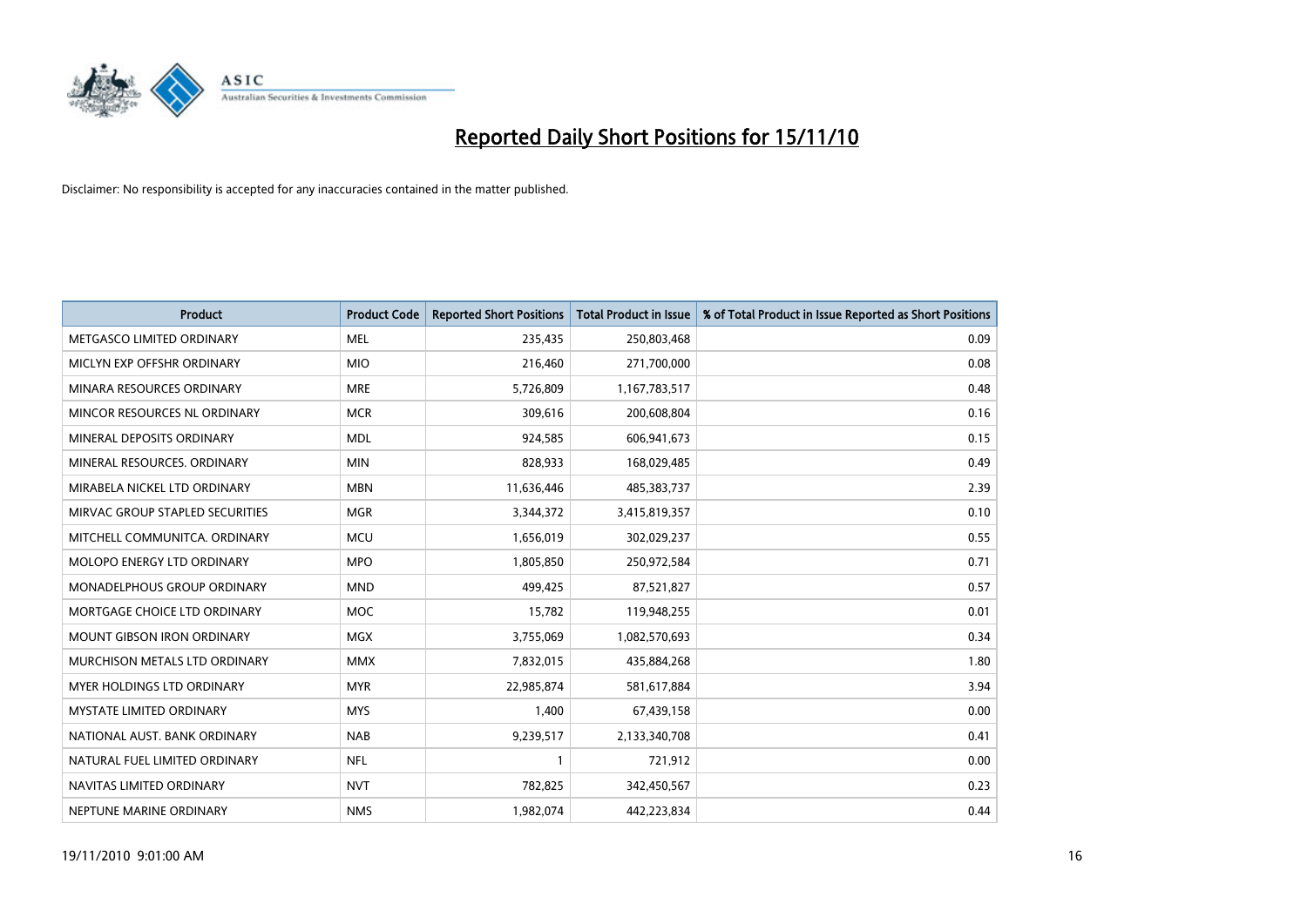

| <b>Product</b>                        | <b>Product Code</b> | <b>Reported Short Positions</b> | <b>Total Product in Issue</b> | % of Total Product in Issue Reported as Short Positions |
|---------------------------------------|---------------------|---------------------------------|-------------------------------|---------------------------------------------------------|
| NEW HOPE CORPORATION ORDINARY         | <b>NHC</b>          | 532,645                         | 830,230,549                   | 0.06                                                    |
| NEWCREST MINING ORDINARY              | <b>NCM</b>          | 4,726,095                       | 764,486,927                   | 0.58                                                    |
| NEWLAND RESOURCES ORDINARY            | <b>NRL</b>          | 1,000,000                       | 732,955,142                   | 0.14                                                    |
| NEWS CORP A NON-VOTING CDI            | <b>NWSLV</b>        | 163,345                         | 1,828,190,774                 | 0.01                                                    |
| NEWS CORP B VOTING CDI                | <b>NWS</b>          | 7,069,806                       | 798,520,953                   | 0.86                                                    |
| NEXBIS LIMITED ORDINARY               | <b>NBS</b>          | 63,733                          | 798,356,704                   | 0.01                                                    |
| NEXUS ENERGY LIMITED ORDINARY         | <b>NXS</b>          | 5,428,379                       | 1,020,257,304                 | 0.52                                                    |
| NIB HOLDINGS LIMITED ORDINARY         | <b>NHF</b>          | 8,111                           | 495,294,322                   | 0.00                                                    |
| NICK SCALI LIMITED ORDINARY           | <b>NCK</b>          | 35,846                          | 81,000,000                    | 0.04                                                    |
| NIDO PETROLEUM ORDINARY               | <b>NDO</b>          | 53,463                          | 1,266,550,321                 | 0.00                                                    |
| NKWE PLATINUM 10C US COMMON           | <b>NKP</b>          | 243,631                         | 559,651,184                   | 0.05                                                    |
| NORTHERN CREST ORDINARY               | <b>NOC</b>          | 24,345                          | 116,074,781                   | 0.02                                                    |
| NORTHERN IRON LTD ORDINARY            | <b>NFE</b>          | 1,227,201                       | 336,035,503                   | 0.36                                                    |
| NOVOGEN LIMITED ORDINARY              | <b>NRT</b>          | 56,449                          | 102,125,894                   | 0.06                                                    |
| NRW HOLDINGS LIMITED ORDINARY         | <b>NWH</b>          | 300,419                         | 251,223,000                   | 0.11                                                    |
| NUFARM LIMITED ORDINARY               | <b>NUF</b>          | 5,699,571                       | 261,775,731                   | 2.17                                                    |
| NUPLEX INDUSTRIES ORDINARY            | <b>NPX</b>          | 51,989                          | 195,060,783                   | 0.03                                                    |
| NYOTA MINERALS LTD ORDINARY           | <b>NYO</b>          | 568,700                         | 452,935,583                   | 0.13                                                    |
| OAKTON LIMITED ORDINARY               | <b>OKN</b>          | 675,642                         | 93,674,235                    | 0.73                                                    |
| OCEANAGOLD CORP. CHESS DEPOSITARY INT | <b>OGC</b>          | 331,808                         | 249.874.252                   | 0.13                                                    |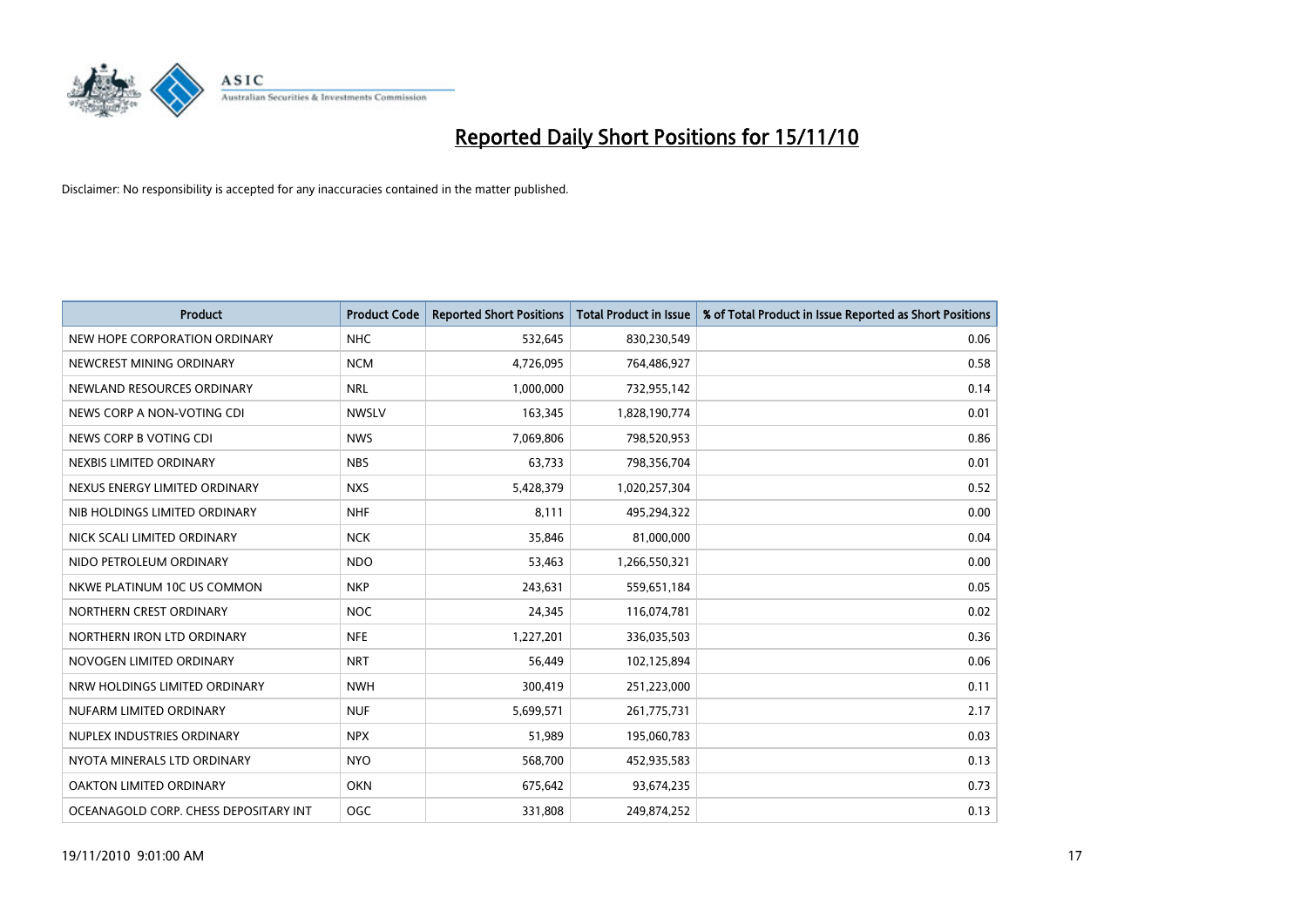

| Product                                 | <b>Product Code</b> | <b>Reported Short Positions</b> | Total Product in Issue | % of Total Product in Issue Reported as Short Positions |
|-----------------------------------------|---------------------|---------------------------------|------------------------|---------------------------------------------------------|
| OCEANIA CAPITAL LTD ORDINARY            | <b>OCP</b>          | 2,500                           | 91,921,295             | 0.00                                                    |
| OIL SEARCH LTD ORDINARY                 | <b>OSH</b>          | 15,213,058                      | 1,312,888,303          | 1.13                                                    |
| OM HOLDINGS LIMITED ORDINARY            | OMH                 | 1,258,476                       | 503,085,150            | 0.26                                                    |
| ONESTEEL LIMITED ORDINARY               | <b>OST</b>          | 899,089                         | 1,334,683,421          | 0.05                                                    |
| ORICA LIMITED ORDINARY                  | ORI                 | 2,151,483                       | 362,100,430            | 0.59                                                    |
| ORIGIN ENERGY ORDINARY                  | <b>ORG</b>          | 6,158,849                       | 884,469,012            | 0.67                                                    |
| OROCOBRE LIMITED ORDINARY               | <b>ORE</b>          | 19,791                          | 91,181,996             | 0.02                                                    |
| OROTONGROUP LIMITED ORDINARY            | ORL                 |                                 | 40,880,902             | 0.00                                                    |
| OTTO ENERGY LIMITED ORDINARY            | <b>OEL</b>          | 109,204                         | 1,134,540,071          | 0.01                                                    |
| OZ MINERALS ORDINARY                    | OZL                 | 27,569,451                      | 3,218,099,576          | 0.86                                                    |
| PACIFIC BRANDS ORDINARY                 | <b>PBG</b>          | 3,342,528                       | 931,386,248            | 0.37                                                    |
| PALADIN ENERGY LTD ORDINARY             | <b>PDN</b>          | 19,149,326                      | 718,423,382            | 2.69                                                    |
| PANAUST LIMITED ORDINARY                | <b>PNA</b>          | 8.241.088                       | 2,955,176,819          | 0.28                                                    |
| PANORAMIC RESOURCES ORDINARY            | PAN                 | 728,915                         | 206,075,342            | 0.34                                                    |
| PAPERLINX LIMITED ORDINARY              | <b>PPX</b>          | 16,623,581                      | 603,580,761            | 2.75                                                    |
| PAPERLINX SPS TRUST STEP UP PERP. PREF. | <b>PXUPA</b>        | 5,000                           | 2,850,000              | 0.18                                                    |
| PATTIES FOODS LTD ORDINARY              | PFL                 |                                 | 138,908,853            | 0.00                                                    |
| PEAK RESOURCES ORDINARY                 | <b>PEK</b>          | 175,560                         | 125,035,593            | 0.14                                                    |
| PEET LIMITED ORDINARY                   | <b>PPC</b>          | 129,243                         | 302,965,804            | 0.04                                                    |
| PENINSULA MINERALS ORDINARY             | <b>PEN</b>          | 5,000                           | 1,637,297,877          | 0.00                                                    |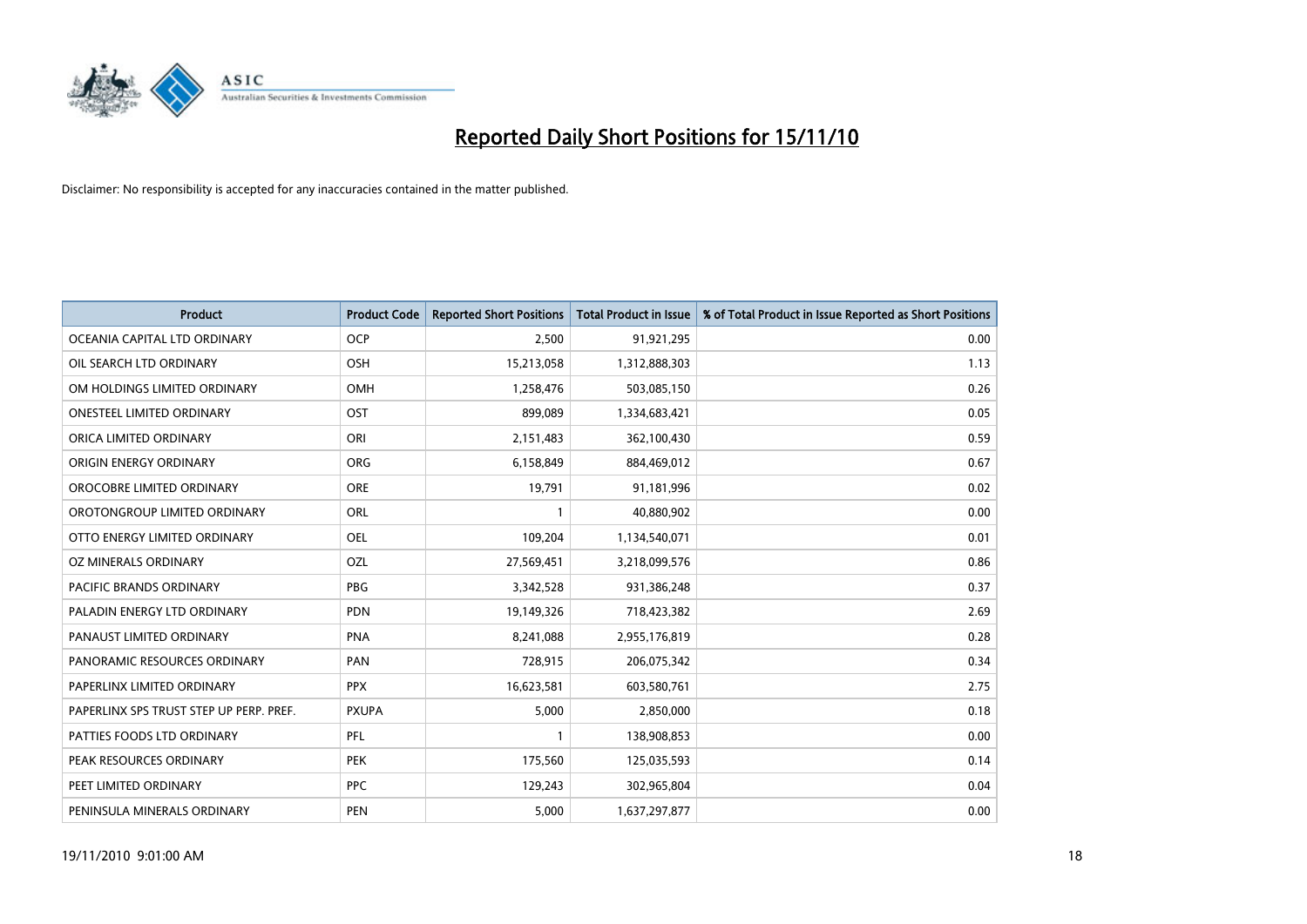

| Product                              | <b>Product Code</b> | <b>Reported Short Positions</b> | <b>Total Product in Issue</b> | % of Total Product in Issue Reported as Short Positions |
|--------------------------------------|---------------------|---------------------------------|-------------------------------|---------------------------------------------------------|
| PERILYA LIMITED ORDINARY             | PEM                 | 551,831                         | 526,075,563                   | 0.11                                                    |
| PERPETUAL LIMITED ORDINARY           | PPT                 | 2,083,907                       | 43,692,215                    | 4.79                                                    |
| PERSEUS MINING LTD ORDINARY          | PRU                 | 1,435,409                       | 421,517,088                   | 0.34                                                    |
| PETSEC ENERGY ORDINARY               | <b>PSA</b>          | 223,332                         | 231,283,622                   | 0.10                                                    |
| PHARMAXIS LTD ORDINARY               | <b>PXS</b>          | 2,167,496                       | 225,857,684                   | 0.98                                                    |
| PHOTON GROUP LTD ORDINARY            | PGA                 | 250,510                         | 1,540,543,357                 | 0.02                                                    |
| PIKE RIVER COAL ORDINARY             | <b>PRC</b>          | 257,595                         | 405,513,933                   | 0.06                                                    |
| PLATINUM ASSET ORDINARY              | <b>PTM</b>          | 4,480,186                       | 561,347,878                   | 0.79                                                    |
| PLATINUM AUSTRALIA ORDINARY          | <b>PLA</b>          | 5,918,329                       | 321,130,521                   | 1.83                                                    |
| PLATINUM CAPITAL LTD ORDINARY        | <b>PMC</b>          |                                 | 163,732,888                   | 0.00                                                    |
| PLUTON RESOURCES ORDINARY            | <b>PLV</b>          | 200,000                         | 179,457,362                   | 0.11                                                    |
| PMP LIMITED ORDINARY                 | <b>PMP</b>          | 1,658,224                       | 335,338,483                   | 0.49                                                    |
| PORT BOUVARD LIMITED ORDINARY        | PBD                 | 6,754                           | 593,868,295                   | 0.00                                                    |
| PREMIER INVESTMENTS ORDINARY         | <b>PMV</b>          | 197,382                         | 155,030,045                   | 0.12                                                    |
| PRIMARY HEALTH CARE ORDINARY         | PRY                 | 8,206,922                       | 495,978,188                   | 1.65                                                    |
| PRIME INFR GROUP. STAPLED SECURITIES | PIH                 | 2,118,166                       | 351,776,795                   | 0.61                                                    |
| PRIME MEDIA GRP LTD ORDINARY         | <b>PRT</b>          | $\overline{2}$                  | 366,330,303                   | 0.00                                                    |
| PRIMEAG AUSTRALIA ORDINARY           | PAG                 | 311,454                         | 150,569,976                   | 0.21                                                    |
| PROGEN PHARMACEUTIC ORDINARY         | PGL                 | 151,596                         | 24,709,097                    | 0.61                                                    |
| PROGRAMMED ORDINARY                  | <b>PRG</b>          | 1,240,262                       | 118,169,908                   | 1.06                                                    |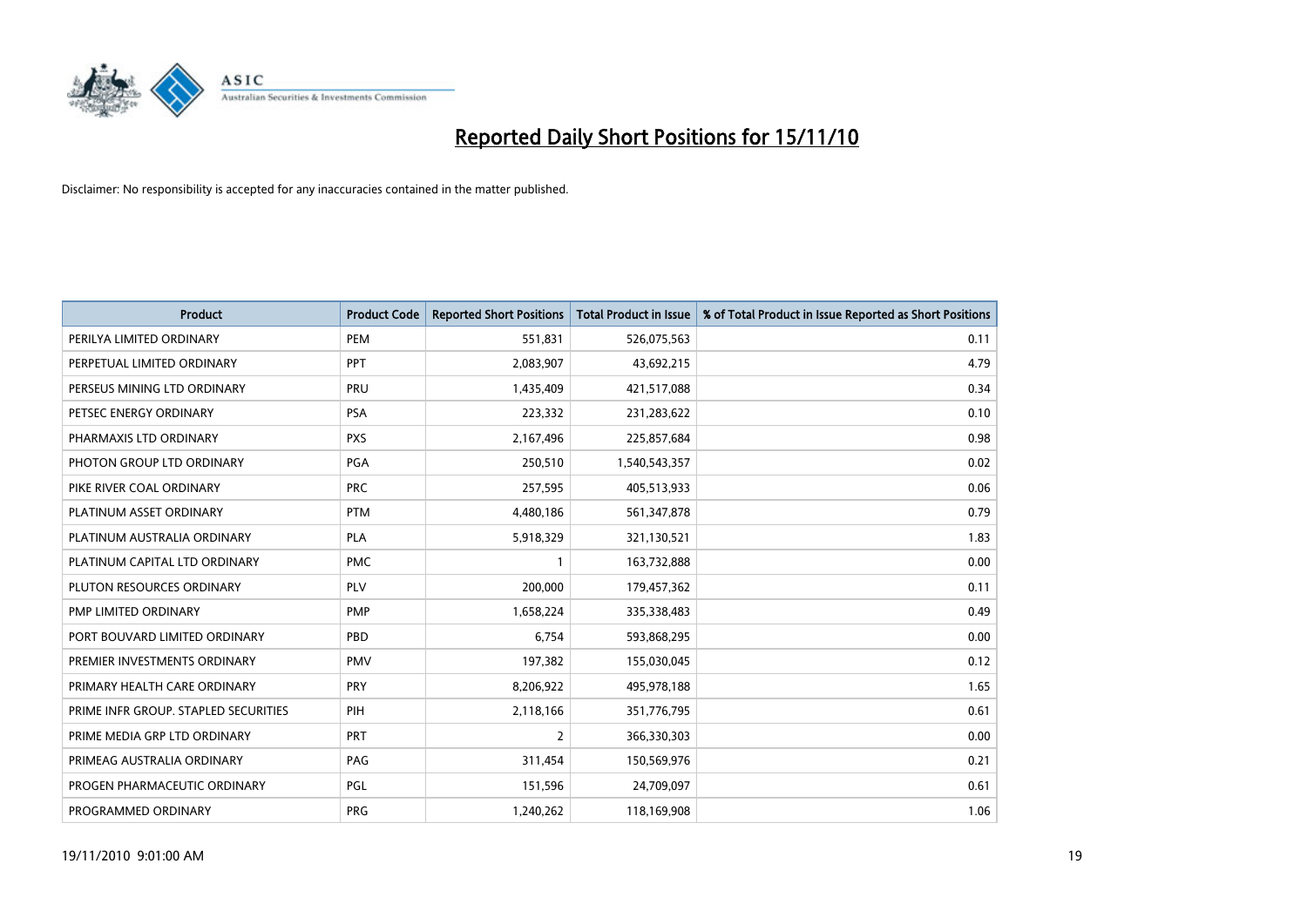

| <b>Product</b>                       | <b>Product Code</b> | <b>Reported Short Positions</b> | Total Product in Issue | % of Total Product in Issue Reported as Short Positions |
|--------------------------------------|---------------------|---------------------------------|------------------------|---------------------------------------------------------|
| <b>PSIVIDA CORP CDI 1:1</b>          | <b>PVA</b>          | 6,878                           | 7,805,836              | 0.09                                                    |
| <b>QANTAS AIRWAYS ORDINARY</b>       | QAN                 | 31,829,763                      | 2,265,123,620          | 1.39                                                    |
| OBE INSURANCE GROUP ORDINARY         | <b>OBE</b>          | 20,910,226                      | 1,051,600,529          | 1.98                                                    |
| <b>QUBE LOGISTICS ORDINARY UNITS</b> | <b>QUB</b>          | 300                             | 517,868,029            | 0.00                                                    |
| RAMELIUS RESOURCES ORDINARY          | <b>RMS</b>          | 37,248                          | 291,208,795            | 0.01                                                    |
| RAMSAY HEALTH CARE ORDINARY          | <b>RHC</b>          | 1,929,880                       | 202,081,252            | 0.96                                                    |
| RANGE RESOURCES LTD ORDINARY         | <b>RRS</b>          | 1,250,000                       | 1,180,974,672          | 0.11                                                    |
| <b>RCR TOMLINSON ORDINARY</b>        | <b>RCR</b>          | 68,067                          | 131,887,672            | 0.05                                                    |
| <b>REA GROUP ORDINARY</b>            | <b>REA</b>          | 4,713                           | 129,691,280            | 0.00                                                    |
| <b>RED 5 LIMITED ORDINARY</b>        | <b>RED</b>          | 230,850                         | 1,079,288,043          | 0.02                                                    |
| <b>RED FORK ENERGY ORDINARY</b>      | <b>RFE</b>          | 7,696                           | 139,535,000            | 0.01                                                    |
| REDFLEX HOLDINGS ORDINARY            | <b>RDF</b>          | 1,518                           | 110,345,599            | 0.00                                                    |
| REED RESOURCES LTD ORDINARY          | <b>RDR</b>          | 268,205                         | 192,271,768            | 0.14                                                    |
| <b>REGIS RESOURCES ORDINARY</b>      | <b>RRL</b>          | 439,498                         | 428,945,834            | 0.10                                                    |
| RESMED INC CDI 10:1                  | <b>RMD</b>          | 9,521,785                       | 1,516,163,980          | 0.62                                                    |
| <b>RESOLUTE MINING ORDINARY</b>      | <b>RSG</b>          | 743,725                         | 451,503,505            | 0.16                                                    |
| RESOURCE EQUIP LTD ORDINARY          | <b>RQL</b>          | 77,774                          | 154,247,577            | 0.05                                                    |
| RESOURCE GENERATION ORDINARY         | <b>RES</b>          | 205,788                         | 182,680,530            | 0.11                                                    |
| REVERSE CORP LIMITED ORDINARY        | <b>REF</b>          | 25,141                          | 92,382,175             | 0.03                                                    |
| REX MINERALS LIMITED ORDINARY        | <b>RXM</b>          | 80,000                          | 132,205,460            | 0.06                                                    |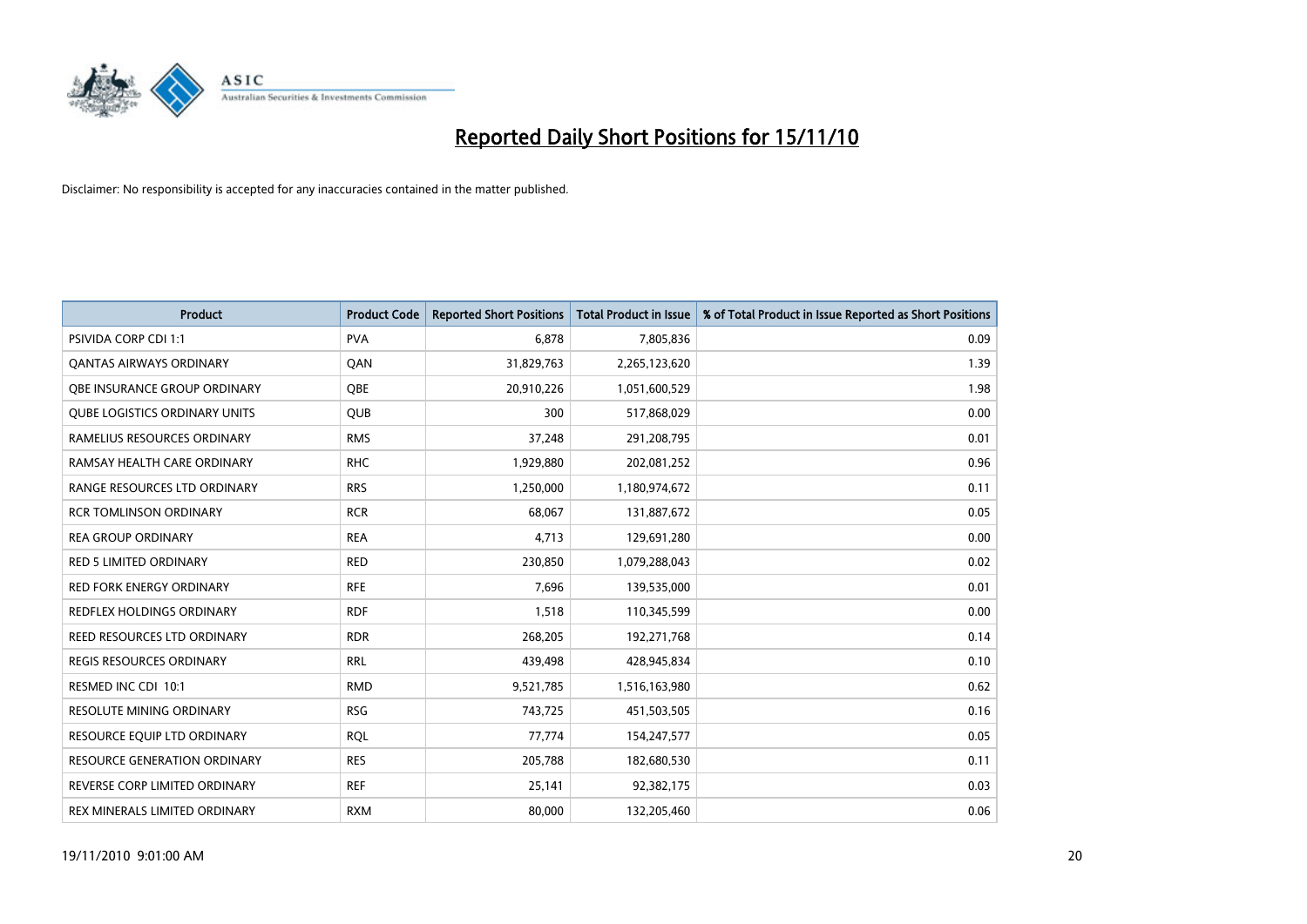

| <b>Product</b>                     | <b>Product Code</b> | <b>Reported Short Positions</b> | Total Product in Issue | % of Total Product in Issue Reported as Short Positions |
|------------------------------------|---------------------|---------------------------------|------------------------|---------------------------------------------------------|
| <b>RHG LIMITED ORDINARY</b>        | <b>RHG</b>          | 13,020                          | 318,745,978            | 0.00                                                    |
| <b>RIDLEY CORPORATION ORDINARY</b> | <b>RIC</b>          | 53,937                          | 307,817,071            | 0.02                                                    |
| RIO TINTO LIMITED ORDINARY         | <b>RIO</b>          | 20,607,315                      | 435,758,720            | 4.68                                                    |
| RIVERCITY MOTORWAY STAPLED         | <b>RCY</b>          | 300,208                         | 957,010,115            | 0.03                                                    |
| RIVERSDALE MINING ORDINARY         | <b>RIV</b>          | 236.844                         | 236,331,188            | 0.09                                                    |
| ROC OIL COMPANY ORDINARY           | <b>ROC</b>          | 5,952,368                       | 713,154,560            | 0.82                                                    |
| SAI GLOBAL LIMITED ORDINARY        | SAI                 | 80.060                          | 197,905,160            | 0.04                                                    |
| SALMAT LIMITED ORDINARY            | <b>SLM</b>          | 78,195                          | 159,134,483            | 0.05                                                    |
| SAMSON OIL & GAS LTD ORDINARY      | SSN                 | 380,000                         | 1,664,588,164          | 0.02                                                    |
| SANDFIRE RESOURCES ORDINARY        | <b>SFR</b>          | 65,945                          | 131,734,760            | 0.06                                                    |
| <b>SANTOS LTD ORDINARY</b>         | <b>STO</b>          | 6,852,597                       | 834,124,056            | 0.82                                                    |
| SARACEN MINERAL ORDINARY           | SAR                 | 132,974                         | 492,151,415            | 0.02                                                    |
| SEDGMAN LIMITED ORDINARY           | <b>SDM</b>          | 228,255                         | 207,997,898            | 0.11                                                    |
| SEEK LIMITED ORDINARY              | <b>SEK</b>          | 2,766,264                       | 336,584,488            | 0.81                                                    |
| SENETAS CORPORATION ORDINARY       | <b>SEN</b>          | 756,999                         | 461,522,263            | 0.16                                                    |
| SERVCORP LIMITED ORDINARY          | SRV                 | 93,153                          | 98,440,807             | 0.09                                                    |
| SERVICE STREAM ORDINARY            | <b>SSM</b>          | 382,559                         | 283,418,867            | 0.13                                                    |
| SEVEN GROUP HOLDINGS ORDINARY      | <b>SVW</b>          | 149,466                         | 305,410,281            | 0.05                                                    |
| SIGMA PHARMACEUTICAL ORDINARY      | <b>SIP</b>          | 8,681,387                       | 1,178,626,572          | 0.74                                                    |
| SIGNATURE METALS LTD ORDINARY      | <b>SBL</b>          | 13,819                          | 1,859,133,724          | 0.00                                                    |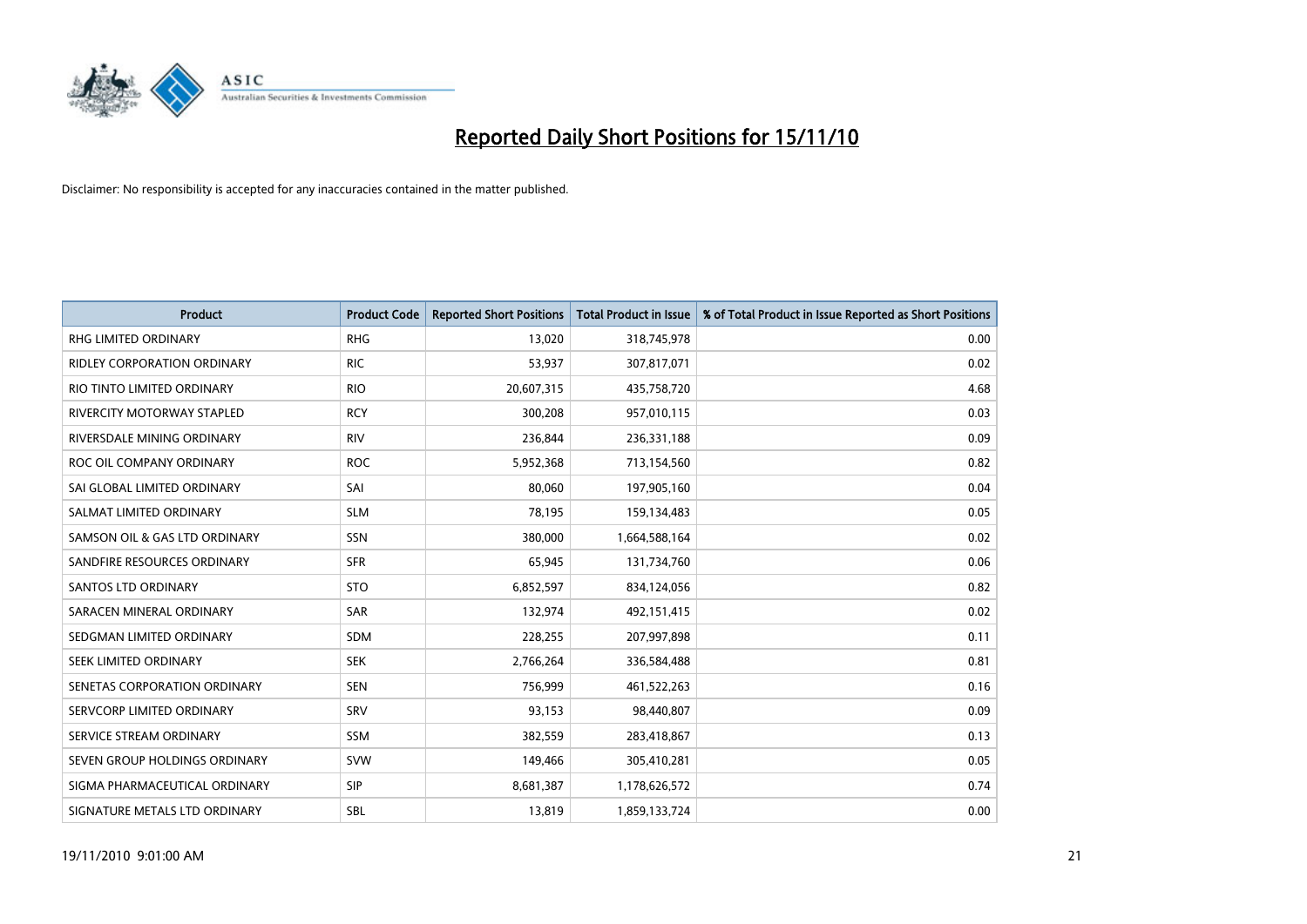

| <b>Product</b>                           | <b>Product Code</b> | <b>Reported Short Positions</b> | Total Product in Issue | % of Total Product in Issue Reported as Short Positions |
|------------------------------------------|---------------------|---------------------------------|------------------------|---------------------------------------------------------|
| SIHAYO GOLD LIMITED ORDINARY             | SIH                 | 63,900                          | 600,698,578            | 0.01                                                    |
| SILEX SYSTEMS ORDINARY                   | <b>SLX</b>          | 202,435                         | 149,506,391            | 0.12                                                    |
| SILVER LAKE RESOURCE ORDINARY            | <b>SLR</b>          | 59,359                          | 178,882,838            | 0.03                                                    |
| SIMS METAL MGMT LTD ORDINARY             | <b>SGM</b>          | 3,842,454                       | 204,740,467            | 1.84                                                    |
| SINGAPORE TELECOMM. CHESS DEPOSITARY INT | SGT                 | 2,367,677                       | 381,238,779            | 0.62                                                    |
| SKILLED GROUP LTD ORDINARY               | <b>SKE</b>          | 93,687                          | 190,738,408            | 0.04                                                    |
| SKY CITY ENTERTAIN, ORDINARY             | <b>SKC</b>          | 15,014,218                      | 575,114,687            | 2.61                                                    |
| <b>SKY NETWORK ORDINARY</b>              | <b>SKT</b>          | 1,289,001                       | 389,139,785            | 0.33                                                    |
| SMS MANAGEMENT. ORDINARY                 | <b>SMX</b>          | 49,398                          | 67,661,358             | 0.08                                                    |
| SONIC HEALTHCARE ORDINARY                | <b>SHL</b>          | 4,732,859                       | 388,429,875            | 1.21                                                    |
| SOUL PATTINSON (W.H) ORDINARY            | SOL                 | 5,621                           | 238,640,580            | 0.00                                                    |
| SP AUSNET STAPLED SECURITIES             | <b>SPN</b>          | 6,559,548                       | 2,748,353,504          | 0.24                                                    |
| SPARK INFRASTRUCTURE STAPLED SECURITIES  | SKI                 | 13,737,844                      | 1,326,734,264          | 1.03                                                    |
| SPDR 200 FUND ETF UNITS                  | <b>STW</b>          | 12,288                          | 57,428,081             | 0.02                                                    |
| SPECIALTY FASHION ORDINARY               | <b>SFH</b>          | 1,596,081                       | 191,268,264            | 0.83                                                    |
| SPOTLESS GROUP LTD ORDINARY              | <b>SPT</b>          | 1,189,931                       | 261,070,153            | 0.45                                                    |
| ST BARBARA LIMITED ORDINARY              | <b>SBM</b>          | 20,334,438                      | 1,953,668,407          | 1.04                                                    |
| STANMORE COAL LTD ORDINARY               | <b>SMR</b>          | 17,231                          | 77,750,738             | 0.02                                                    |
| STH AMERICAN COR LTD ORDINARY            | SAY                 | 9,200                           | 233,651,371            | 0.00                                                    |
| STHN CROSS MEDIA ORDINARY                | <b>SXL</b>          | 97,277                          | 378,827,750            | 0.02                                                    |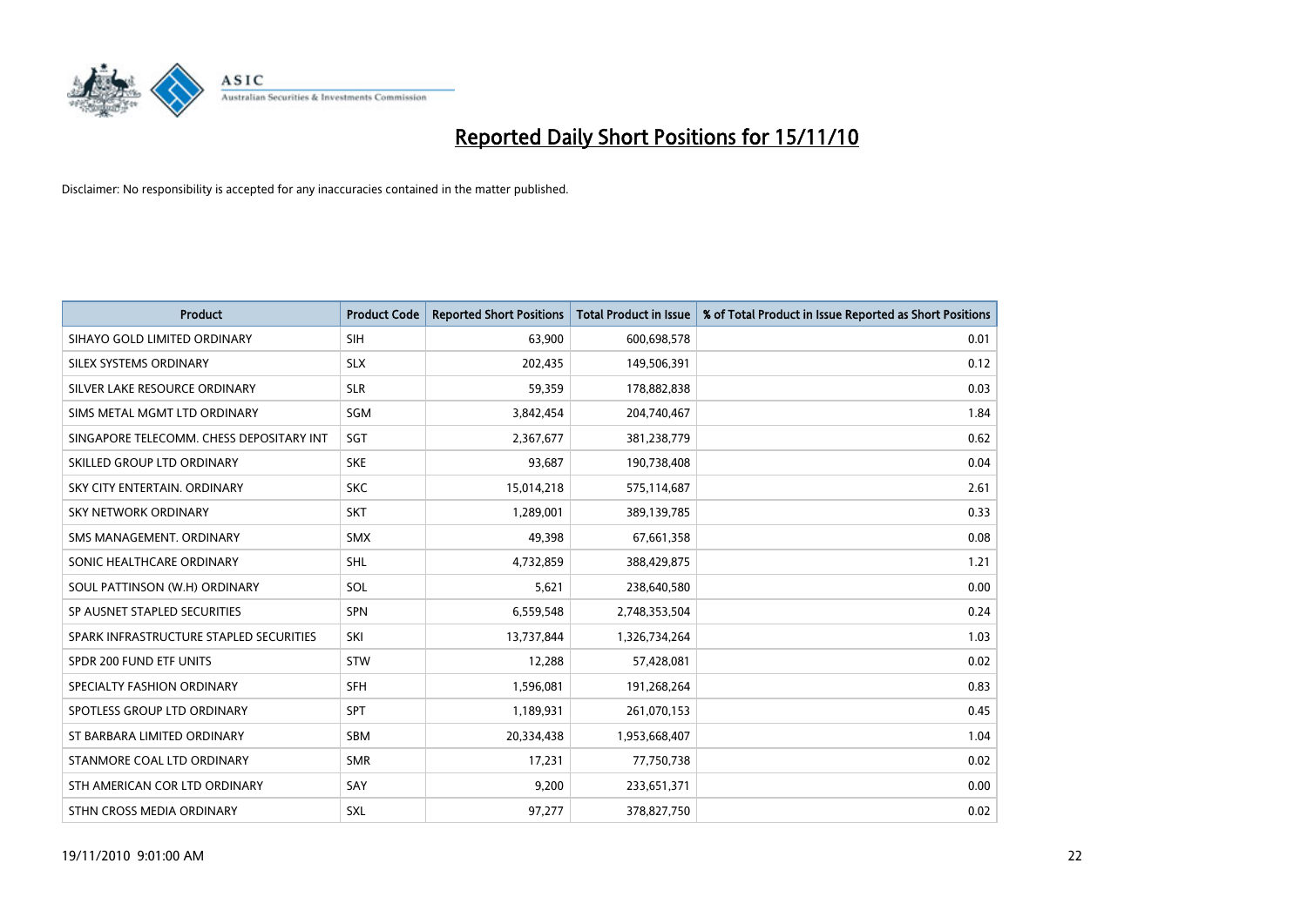

| <b>Product</b>                      | <b>Product Code</b> | <b>Reported Short Positions</b> | Total Product in Issue | % of Total Product in Issue Reported as Short Positions |
|-------------------------------------|---------------------|---------------------------------|------------------------|---------------------------------------------------------|
| STOCKLAND UNITS/ORD STAPLED         | SGP                 | 12,524,859                      | 2,383,036,717          | 0.51                                                    |
| STRAITS RESOURCES ORDINARY          | <b>SRL</b>          | 4,676,354                       | 255,203,613            | 1.83                                                    |
| STW COMMUNICATIONS ORDINARY         | SGN                 | 398,119                         | 364,310,964            | 0.11                                                    |
| SUNCORP-METWAY, ORDINARY            | <b>SUN</b>          | 4,190,809                       | 1,281,390,524          | 0.31                                                    |
| SUNDANCE RESOURCES ORDINARY         | <b>SDL</b>          | 13,675,445                      | 2,709,995,932          | 0.50                                                    |
| SUNLAND GROUP LTD ORDINARY          | <b>SDG</b>          | 87,336                          | 244,935,981            | 0.03                                                    |
| SUPER CHEAP AUTO GRP ORDINARY       | SUL                 | 249,543                         | 128,752,619            | 0.19                                                    |
| SWICK MINING ORDINARY               | <b>SWK</b>          | 1,548                           | 236,724,970            | 0.00                                                    |
| SYMEX HOLDINGS ORDINARY             | <b>SYM</b>          | 6,633                           | 125,037,628            | 0.01                                                    |
| TABCORP HOLDINGS LTD ORDINARY       | <b>TAH</b>          | 2,887,775                       | 654,446,483            | 0.42                                                    |
| <b>TALENT2 INTERNATION ORDINARY</b> | <b>TWO</b>          | $\overline{7}$                  | 141,550,000            | 0.00                                                    |
| <b>TALISMAN MINING ORDINARY</b>     | <b>TLM</b>          | 16,400                          | 110,653,527            | 0.01                                                    |
| TAP OIL LIMITED ORDINARY            | <b>TAP</b>          | 11,802                          | 231,229,499            | 0.00                                                    |
| TASSAL GROUP LIMITED ORDINARY       | <b>TGR</b>          | 2,632,870                       | 146,304,404            | 1.78                                                    |
| TATTS GROUP LTD ORDINARY            | <b>TTS</b>          | 6,498,893                       | 1,300,888,465          | 0.50                                                    |
| TELECOM CORPORATION ORDINARY        | <b>TEL</b>          | 30,393,963                      | 1,924,564,687          | 1.57                                                    |
| TELSTRA CORPORATION, ORDINARY       | <b>TLS</b>          | 15,565,535                      | 12,443,074,357         | 0.14                                                    |
| TEN NETWORK HOLDINGS ORDINARY       | <b>TEN</b>          | 15,686,198                      | 1,045,236,720          | 1.50                                                    |
| TFS CORPORATION LTD ORDINARY        | <b>TFC</b>          | 63,054                          | 227,360,909            | 0.02                                                    |
| THE REJECT SHOP ORDINARY            | <b>TRS</b>          | 29,240                          | 26,033,570             | 0.11                                                    |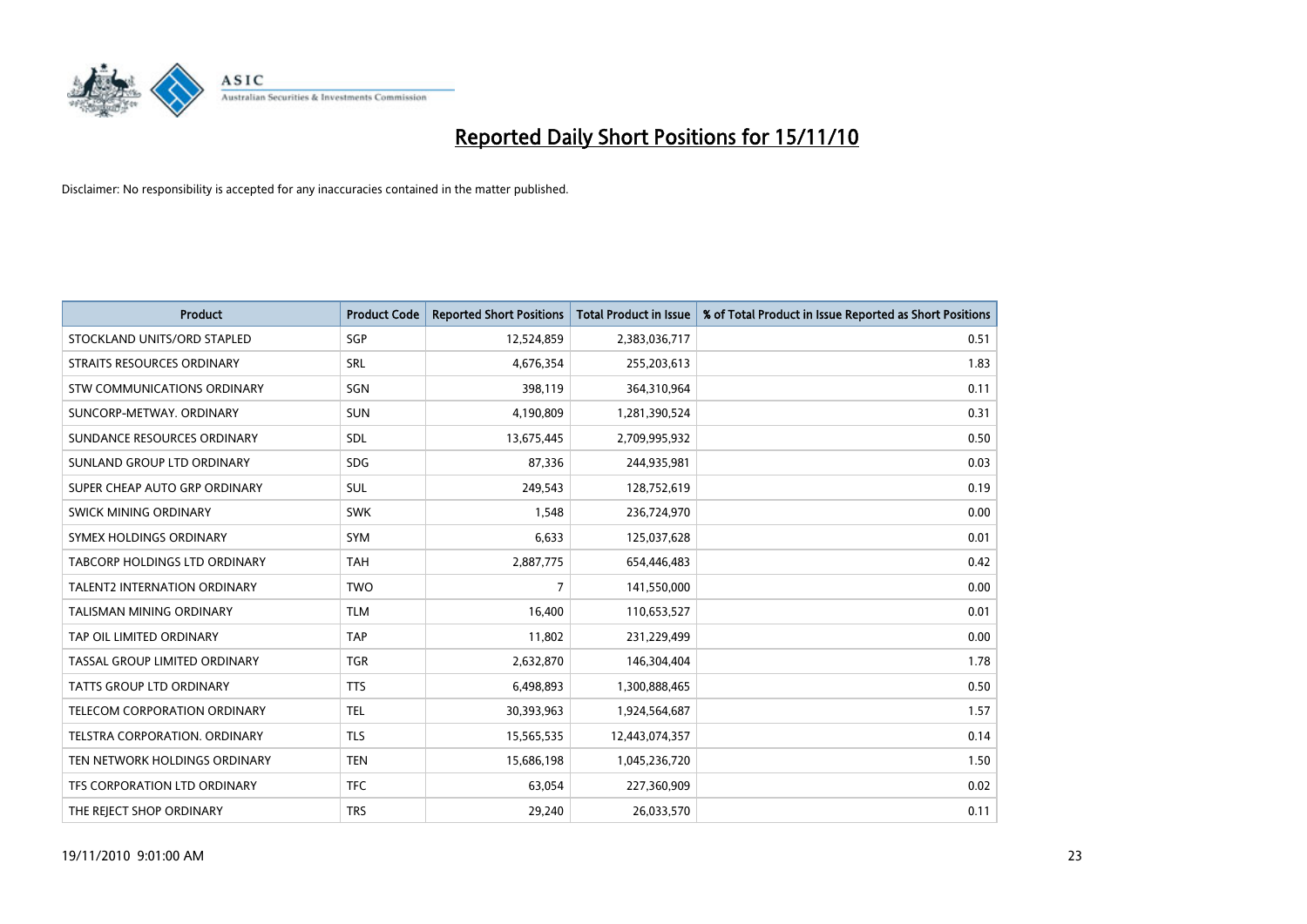

| <b>Product</b>                          | <b>Product Code</b> | <b>Reported Short Positions</b> | Total Product in Issue | % of Total Product in Issue Reported as Short Positions |
|-----------------------------------------|---------------------|---------------------------------|------------------------|---------------------------------------------------------|
| THOR MINING PLC CHESS DEPOSITARY        | <b>THR</b>          | 2,307                           | 288,754,017            | 0.00                                                    |
| THORN GROUP LIMITED ORDINARY            | <b>TGA</b>          | 2,361                           | 129,459,770            | 0.00                                                    |
| THUNDELARRA EXPLOR, ORDINARY            | <b>THX</b>          | 6,261                           | 152,910,147            | 0.00                                                    |
| TIGER RESOURCES ORDINARY                | <b>TGS</b>          | 163,189                         | 596,373,151            | 0.03                                                    |
| TIMBERCORP LIMITED ORDINARY             | <b>TIM</b>          | 90,075                          | 352,071,429            | 0.02                                                    |
| <b>TISHMAN SPEYER UNITS</b>             | <b>TSO</b>          | 50.674                          | 338,440,904            | 0.01                                                    |
| TNG LIMITED ORDINARY                    | <b>TNG</b>          | 4,321                           | 258,055,076            | 0.00                                                    |
| TOLL HOLDINGS LTD ORDINARY              | <b>TOL</b>          | 12,983,199                      | 706,577,616            | 1.83                                                    |
| TORO ENERGY LIMITED ORDINARY            | <b>TOE</b>          | 85,803                          | 964,936,676            | 0.01                                                    |
| <b>TOWER AUSTRALIA ORDINARY</b>         | <b>TAL</b>          | 672,887                         | 415,928,881            | 0.15                                                    |
| TOWER LIMITED ORDINARY                  | <b>TWR</b>          | 689,519                         | 260,631,787            | 0.26                                                    |
| <b>TOX FREE SOLUTIONS ORDINARY</b>      | <b>TOX</b>          | 486,418                         | 91,855,500             | 0.52                                                    |
| TPG TELECOM LIMITED ORDINARY            | <b>TPM</b>          | 2,430,112                       | 767,849,104            | 0.30                                                    |
| TRANSFIELD SERV INFR STAPLED SECURITIES | <b>TSI</b>          | 209,212                         | 434,862,971            | 0.05                                                    |
| <b>TRANSFIELD SERVICES ORDINARY</b>     | <b>TSE</b>          | 3,660,023                       | 441,350,229            | 0.82                                                    |
| TRANSPACIFIC INDUST. ORDINARY           | <b>TPI</b>          | 15,788,385                      | 960,638,735            | 1.62                                                    |
| TRANSURBAN GROUP TRIPLE STAPLED SEC.    | <b>TCL</b>          | 5,320,860                       | 1,441,290,633          | 0.38                                                    |
| TRINITY GROUP STAPLED SECURITIES        | <b>TCQ</b>          | 3,419                           | 231,701,539            | 0.00                                                    |
| TROY RESOURCES NL ORDINARY              | <b>TRY</b>          | 65,806                          | 87,474,323             | 0.08                                                    |
| UGL LIMITED ORDINARY                    | <b>UGL</b>          | 5,074,475                       | 166,028,705            | 3.04                                                    |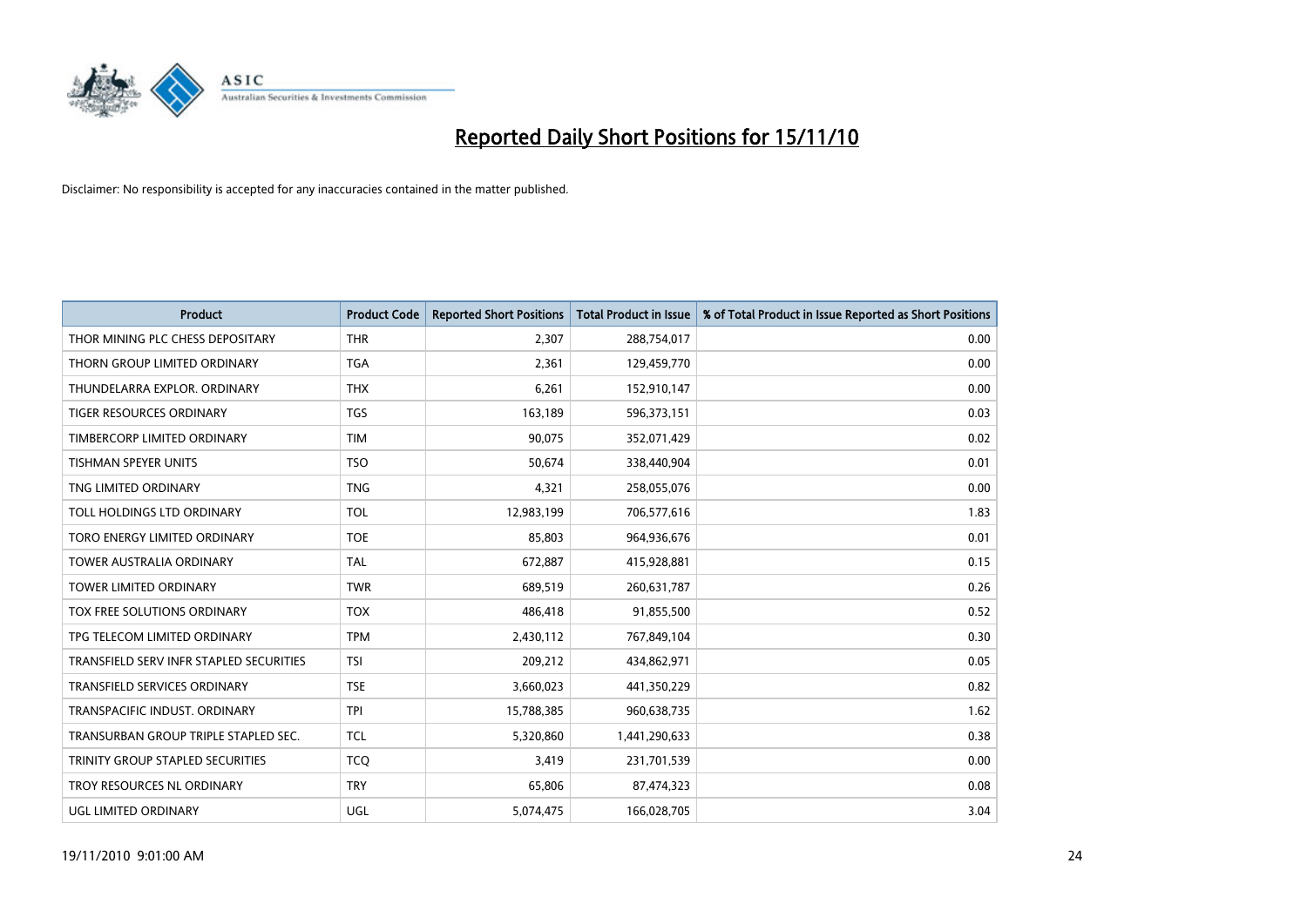

| Product                                   | <b>Product Code</b> | <b>Reported Short Positions</b> | <b>Total Product in Issue</b> | % of Total Product in Issue Reported as Short Positions |
|-------------------------------------------|---------------------|---------------------------------|-------------------------------|---------------------------------------------------------|
| <b>UNILIFE CORPORATION CDI 6:1</b>        | <b>UNS</b>          | 76,794                          | 240,197,820                   | 0.03                                                    |
| URANIUMSA LIMITED ORDINARY                | <b>USA</b>          | 118,250                         | 111,184,794                   | 0.11                                                    |
| UXC LIMITED ORDINARY                      | <b>UXC</b>          | 13,762                          | 305,789,718                   | 0.00                                                    |
| VALAD PROPERTY GROUP STPLD US PROHIB DEF  | <b>VPGDA</b>        | 20,700                          | 115,106,464                   | 0.02                                                    |
| <b>VDM GROUP LIMITED ORDINARY</b>         | <b>VMG</b>          | 11,116                          | 195,613,088                   | 0.01                                                    |
| <b>VENTURE MINERALS ORDINARY</b>          | <b>VMS</b>          | 6,500                           | 192,663,334                   | 0.00                                                    |
| VILLAGE ROADSHOW LTD ORDINARY             | <b>VRL</b>          | 682                             | 106,949,195                   | 0.00                                                    |
| VILLAGE ROADSHOW LTD 'A' CLASS PREFERENCE | <b>VRLPA</b>        | 19,557                          | 44,368,905                    | 0.04                                                    |
| <b>VIRGIN BLUE HOLDINGS ORDINARY</b>      | <b>VBA</b>          | 20,326,870                      | 2,209,126,568                 | 0.91                                                    |
| <b>VISION GROUP HLDGS ORDINARY</b>        | <b>VGH</b>          | 78,000                          | 72,771,187                    | 0.11                                                    |
| VITA GROUP LTD ORDINARY                   | <b>VTG</b>          | 75,190                          | 142,499,800                   | 0.05                                                    |
| VITERRA INC CDI 1:1                       | <b>VTA</b>          | 4,177                           | 68,629,939                    | 0.01                                                    |
| <b>WAREHOUSE GROUP ORDINARY</b>           | <b>WHS</b>          | 302,724                         | 311,195,868                   | 0.10                                                    |
| <b>WATPAC LIMITED ORDINARY</b>            | <b>WTP</b>          | 7,535                           | 183,341,382                   | 0.00                                                    |
| <b>WDS LIMITED ORDINARY</b>               | <b>WDS</b>          | 28,932                          | 143,107,458                   | 0.02                                                    |
| <b>WEBIET LIMITED ORDINARY</b>            | <b>WEB</b>          | 103,814                         | 77,361,278                    | 0.14                                                    |
| WESFARMERS LIMITED ORDINARY               | <b>WES</b>          | 22,360,757                      | 1,005,179,423                 | 2.17                                                    |
| WESFARMERS LIMITED PARTIALLY PROTECTED    | <b>WESN</b>         | 1,718,202                       | 151,892,739                   | 1.12                                                    |
| WEST AUSTRALIAN NEWS ORDINARY             | <b>WAN</b>          | 6,941,720                       | 219,668,970                   | 3.16                                                    |
| <b>WESTERN AREAS NL ORDINARY</b>          | <b>WSA</b>          | 8,333,075                       | 179,735,899                   | 4.63                                                    |